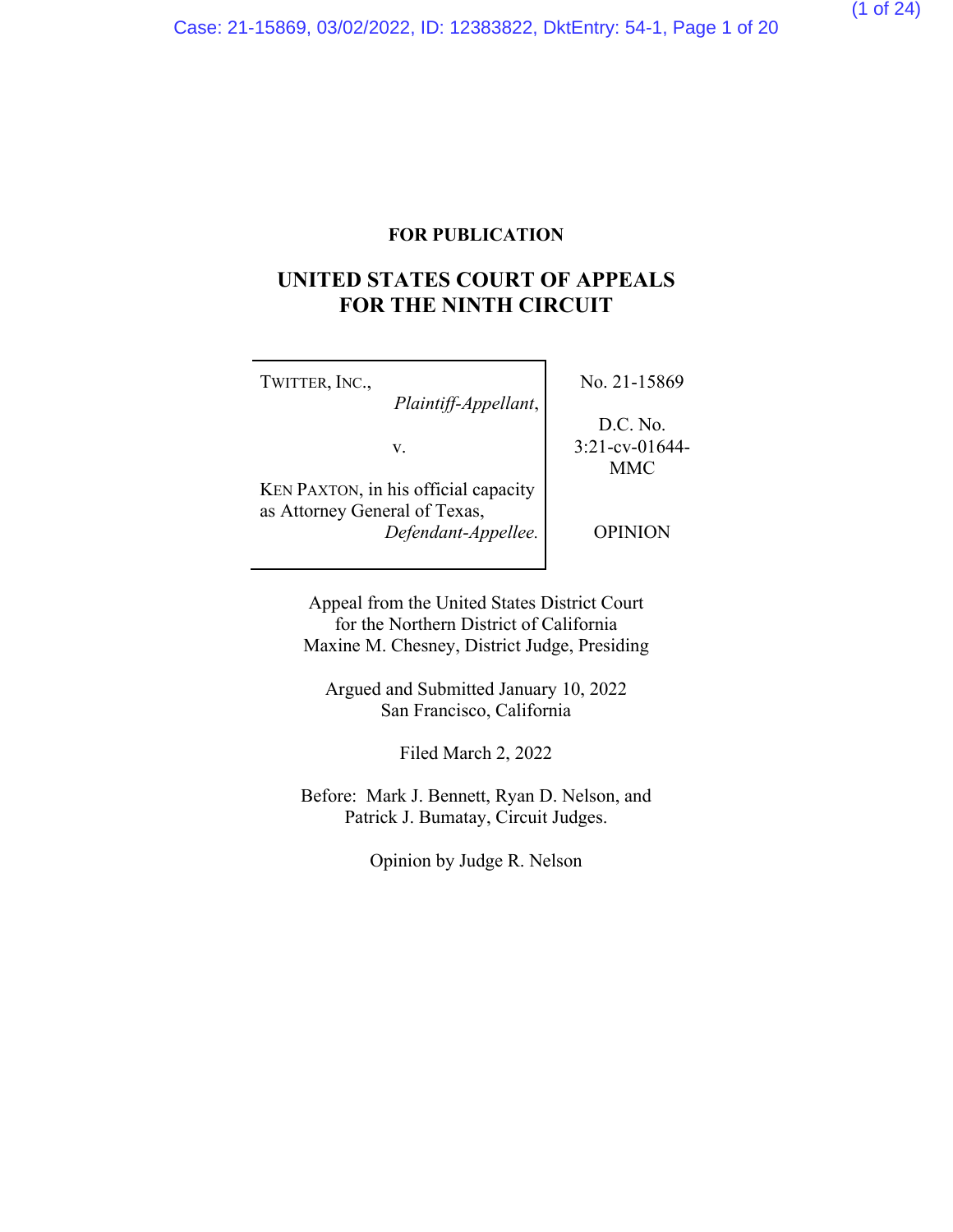### **SUMMARY[\\*](#page-18-0)**

### **Civil Rights**

The panel affirmed the district court's order dismissing, on ripeness grounds, an action brought by Twitter against Ken Paxton, the Attorney General of Texas, in his official capacity, alleging First Amendment retaliation.

After the events at the U.S. Capitol on January 6, 2021, Twitter banned President Donald Trump for life. Soon after Twitter announced the ban, the Texas Office of the Attorney General (OAG) served Twitter with a Civil Investigative Demand (CID) asking it to produce various documents relating to its content moderation decisions. Twitter sued Paxton, in his official capacity, in the Northern District of California, arguing that the CID was government retaliation for speech protected by the First Amendment. Twitter asked the district court to enjoin Paxton from enforcing the CID and from continuing his investigation, and to declare the investigation unconstitutional.

The panel held that this case was not prudentially ripe. The issues were not yet fit for judicial decision because OAG has not yet made an allegation against Twitter, because the facts were not yet developed, and because Twitter need not comply with the CID, could challenge it if it was enforced, and could have challenged the CID in Texas state court, Tex. Bus. & Com. Code § 17.61(g). While Twitter could suffer hardship from withholding court consideration, adjudicating this case now would require determining whether Twitter

**<sup>\*</sup>** This summary constitutes no part of the opinion of the court. It has been prepared by court staff for the convenience of the reader.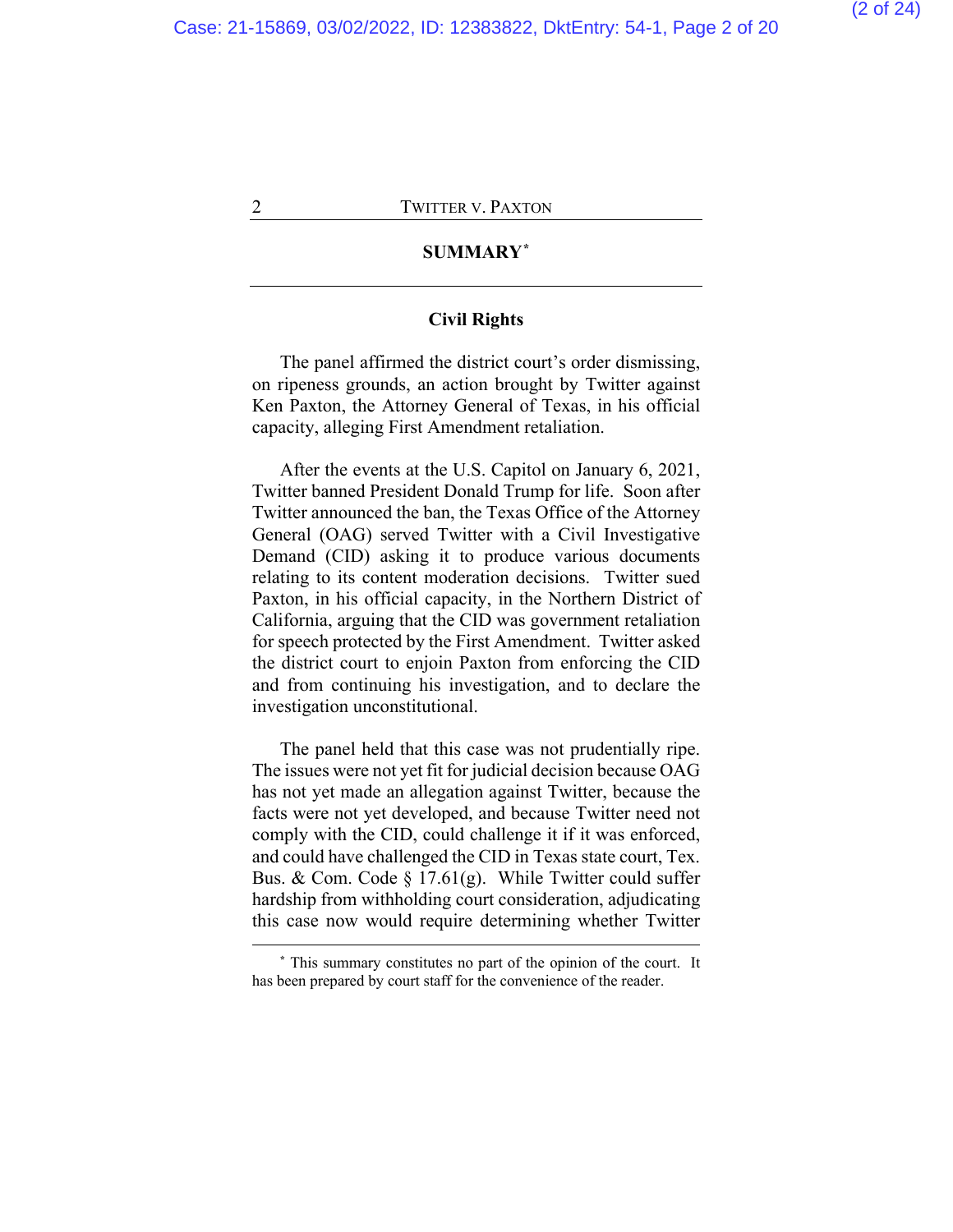has violated Texas's unfair trade practices law before OAG has a chance to complete its investigation. Any hardship to Twitter from the alleged chill of its First Amendment rights was insufficient to overcome the uncertainty of the legal issue presented in the case in its current posture.

#### **COUNSEL**

Peter G. Neiman (argued), Alex W. Miller, and Rishita Apsani, Wilmer Cutler Pickering Hale and Dorr LLP, New York, New York; Mark D. Flanagan, Wilmer Cutler Pickering Hale and Dorr LLP, Palo Alto, California; Patrick J. Carome, Ari Holtzblatt, Anuradha Sivaram, and Susan Pelletier, Wilmer Cutler Pickering Hale and Dorr LLP, Washington, D.C.; for Plaintiff-Appellant.

Michael Kenneth Johnson Lewis Brisbois Bisgaard & Smith LLP, Walnut Creek, California

Lanora C. Pettit (argued), Principal Deputy Solicitor General; Benjamin D. Wilson, Deputy Solicitor General; Judd E. Stone II, Solicitor General; William T. Thompson, Deputy Chief, Special Litigation Unit; Patrick Sweeten, Chief, Special Litigation Unit; Brent Webster, First Assistant Attorney General; Ken Paxton, Attorney General; Office of the Attorney General, Austin, Texas; for Defendant-Appellee.

Katie Townsend, Bruce D. Brown, Gabe Rottman, and Mailyn Fidler, Reporters Committee for Freedom of the Press, Washington, D.C., for Amici Curiae Reporters Committee for Freedom of the Press and Media Law Resource Center.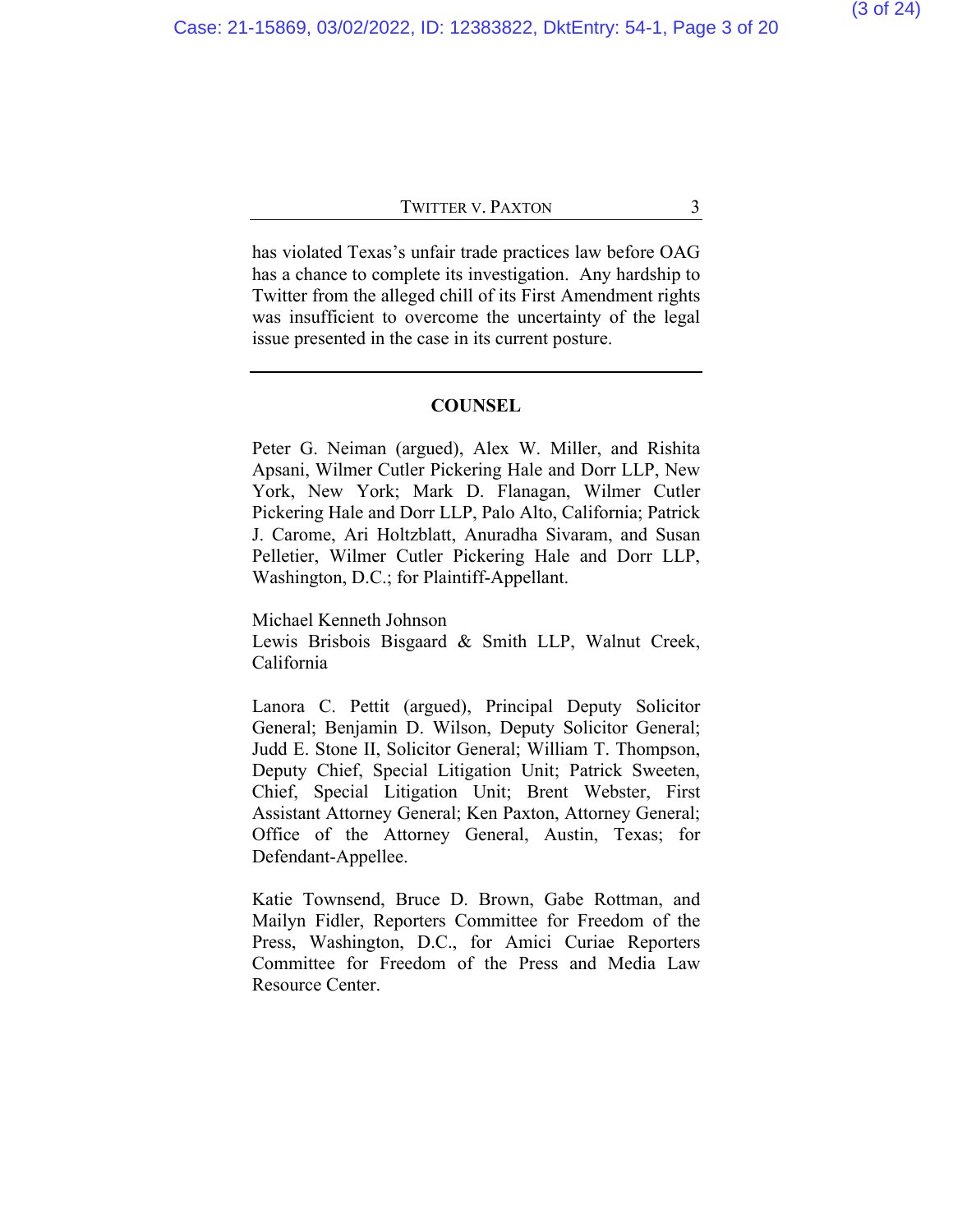Caitlin Vogus, Samir Jain, and Emma Llansó, Center for Democracy & Technology, Washington, D.C., for Amici Curiae Center for Democracy & Technology, Electronic Frontier Foundation, Media Coalition Foundation Inc., National Coalition Against Censorship, Pen America, and R Street Institute.

#### **OPINION**

R. NELSON, Circuit Judge:

After the events at the U.S. Capitol on January 6, 2021, Twitter banned President Donald Trump for life. Soon after Twitter announced the ban, the Texas Office of the Attorney General (OAG) served Twitter with a Civil Investigative Demand (CID) asking it to produce various documents relating to its content moderation decisions. Twitter sued Ken Paxton, the Attorney General of Texas, in his official capacity, arguing that the CID was government retaliation for speech protected by the First Amendment. The district court dismissed the case as not ripe. We affirm.

I

#### A

OAG says that it has been investigating Twitter's content-moderation decisions in response to citizen complaints since 2018. Twitter executives have said publicly that Twitter does not moderate content based on political viewpoint. After Twitter banned President Trump for life, Paxton tweeted that Twitter (along with Facebook) was "closing conservative accounts," and that it and other companies stood "ready/willing to be the left's Chinese-style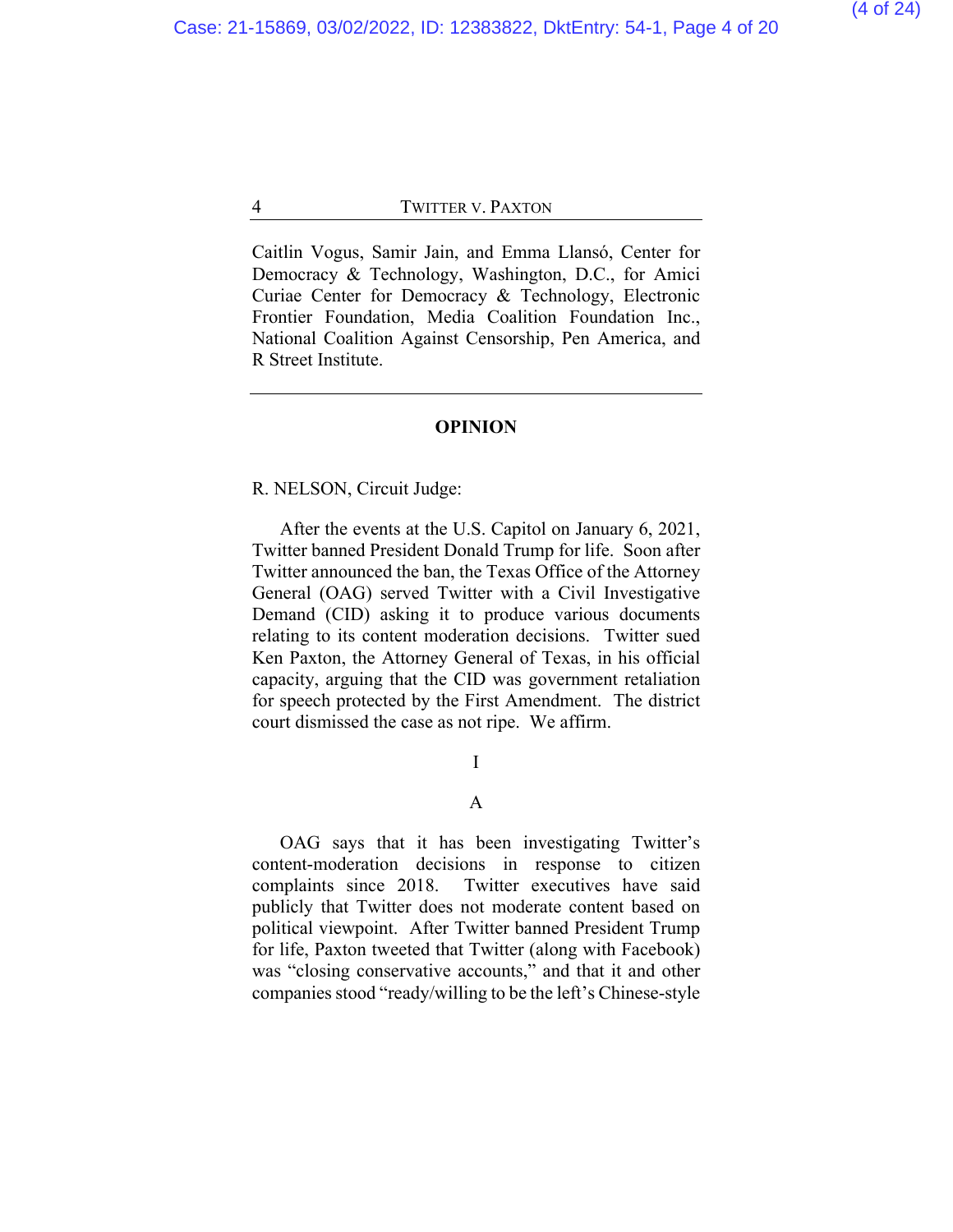thought police." He vowed that "[a]s AG, I will fight them with all I've got."

A few days later OAG served Twitter with a CID, requiring it to produce various documents related to its content moderation decisions. Paxton says that OAG "does not seek to investigate the content-moderation decisions that Twitter makes—and could not do so under [Texas's unfair and deceptive trade practices law]—but rather is conducting an investigation into whether Twitter truthfully represents its moderation policies to Texas consumers." But Twitter paints this rationale as a pretext for Paxton's unlawful retaliation.

B

After some negotiation, rather than respond to the CID or wait for OAG to move to enforce it in Texas state court, Twitter instead sued Paxton in the Northern District of California. It alleged that both the act of sending the CID and the entire investigation were unlawful retaliation for its protected speech. Claiming under 42 U.S.C. § 1983 that Paxton violated its First Amendment rights, Twitter asked the district court to enjoin Paxton from enforcing the CID and from continuing his investigation, and to declare the investigation unconstitutional. In Twitter's view, its content moderation decisions are protected speech because it is a publisher, and it has a First Amendment right to choose what content to publish. Pointing to Paxton's public comments, Twitter argues that the CID was served in retaliation for its protected speech and that it chills Twitter's exercise of its First Amendment rights.

In response, Paxton contested personal jurisdiction, venue, ripeness, and whether Twitter had stated a claim. On ripeness, he argued that under *Reisman v. Caplin*, 375 U.S.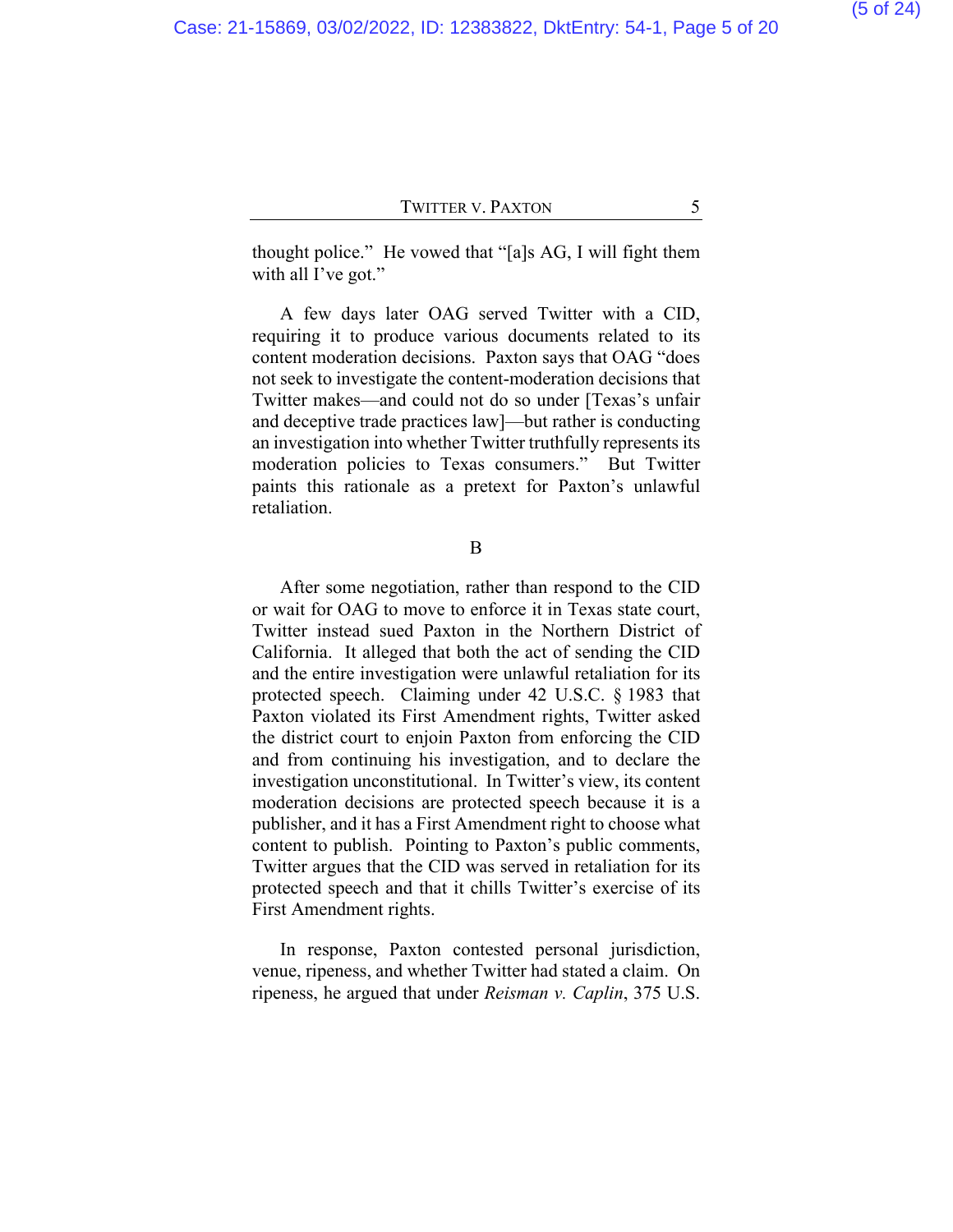440 (1964), pre-enforcement challenges to non-selfexecuting document requests are not ripe. Twitter countered that the case was ripe because it had already suffered a real First Amendment injury—its speech was already being chilled. The district court held that it had personal jurisdiction and that venue was proper, and then dismissed the case as not ripe, relying on *Reisman*. It did not reach whether Twitter stated a claim.

After the district court dismissed the case, Twitter moved for an injunction pending appeal, arguing again that the case was ripe. The district court declined to issue one, relying on the same reasoning as before. Twitter then appealed that order to this Court, and a divided motions panel affirmed. Twitter now appeals the district court's original order dismissing the case.

#### II

The district court's decision to dismiss a case for lack of ripeness is reviewed de novo. *Wolfson v. Brammer*, 616 F.3d 1045, 1053 (9th Cir. 2010). The district court's decision may be affirmed on any ground supported by the record, even if not relied on by the district court. *Cassirer v. Thyssen-Bornemisza Collection Found.*, 862 F.3d 951, 974 (9th Cir. 2017).

#### III

### A

### 1

Along with standing and mootness, ripeness is one of three justiciability requirements. Ripeness "is 'drawn both from Article III limitations on judicial power and from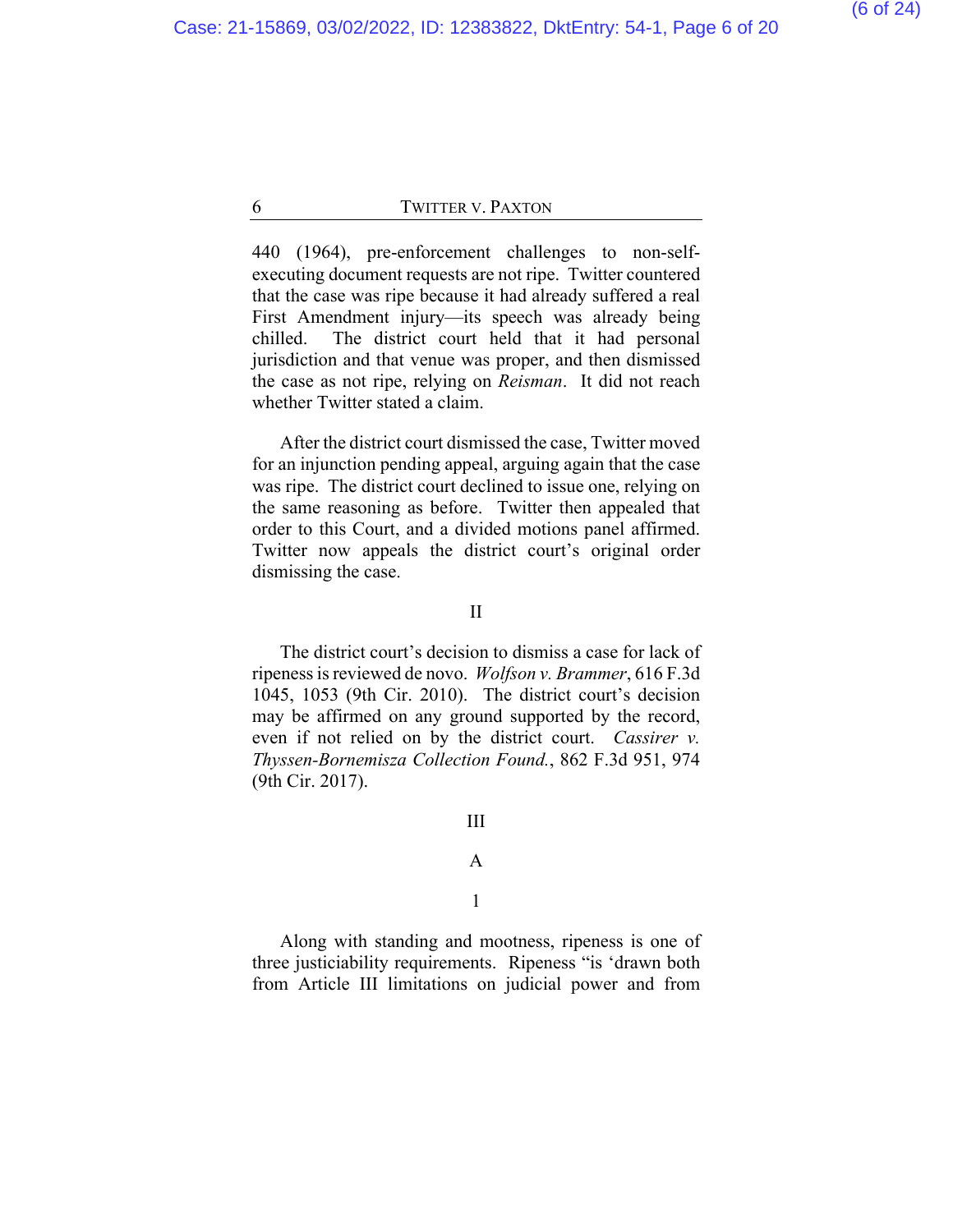prudential reasons for refusing to exercise jurisdiction.'" *Ass'n of Irritated Residents v. EPA*, 10 F.4th 937, 944 (9th Cir. 2021) (citing *Nat'l Park Hosp. Ass'n v. Dep't of Interior*, 538 U.S. 803, 808 (2003)). The "basic rationale" of the ripeness requirement is "to prevent the courts, through avoidance of premature adjudication, from entangling themselves in abstract disagreements." *Portman v. Cnty. of Santa Clara*, 995 F.2d 898, 902 (9th Cir. 1993) (citing *Abbott Lab'ys. v. Gardner*, 387 U.S. 136, 148 (1967)).

We have separated out the constitutional and prudential components of ripeness. "[T]he constitutional component of ripeness is synonymous with the injury-in-fact prong of the standing inquiry." *Cal. Pro-Life Council, Inc. v. Getman*, 328 F.3d 1088, 1094 n.2 (9th Cir. 2003) (citing *Thomas v. Anchorage Equal Rts. Comm'n*, 220 F.3d 1134, 1138 (9th Cir. 2000) (en banc)). The question is thus "whether the issues presented are definite and concrete, not hypothetical or abstract." *Id*. (cleaned up).

The prudential part of ripeness, on the other hand, requires us to "evaluate both the fitness of the issues for judicial decision and the hardship to the parties of withholding court consideration." *Ass'n of Irritated Residents*, 10 F.4th at 944 (citing *Abbott Lab'ys*, 387 U.S. at 149).**[1](#page-18-0)** "A claim is fit for decision if the issues raised are primarily legal, do not require further factual development,

**<sup>1</sup>** The Supreme Court has questioned the continued validity of the prudential ripeness doctrine because it "is in some tension with [the Court's] recent reaffirmation of the principle that 'a federal court's obligation to hear and decide' cases within its jurisdiction 'is virtually unflagging.'" *Susan B. Anthony List v. Driehaus*, 573 U.S. 149, 167 (2014) (citing *Lexmark Int'l, Inc. v. Static Control Components, Inc.*, 572 U.S. 118, 126 (2014)). But the parties do not ask us to revisit our precedents, and we continue to be bound by them.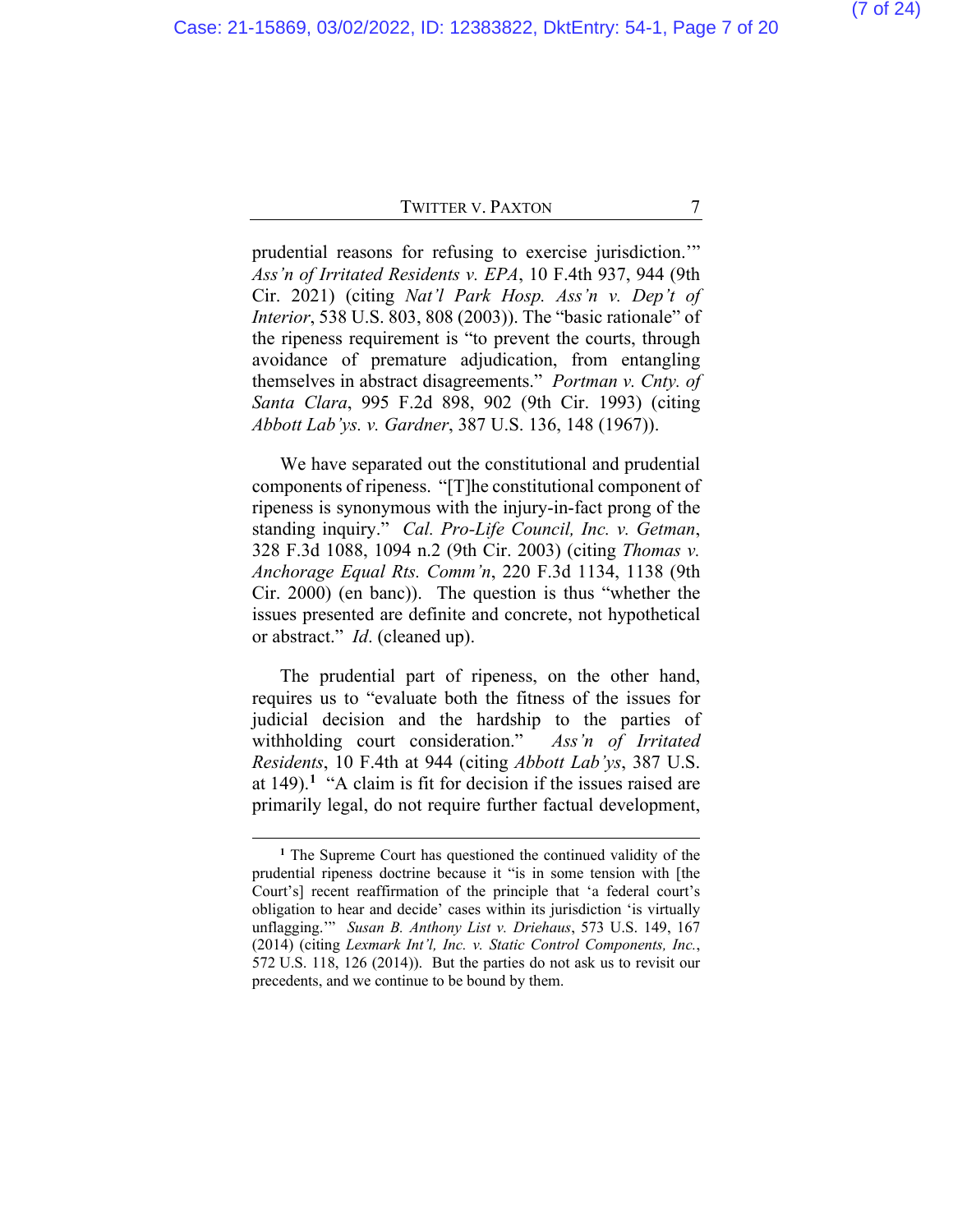and the challenged action is final." *Skyline Wesleyan Church v. Cal. Dep't of Managed Health Care*, 968 F.3d 738, 752 (9th Cir. 2020) (cleaned up). On the hardship prong, we consider whether the action "requires an immediate and significant change in the plaintiffs' conduct of their affairs with serious penalties attached to noncompliance." *Stormans, Inc. v. Selecky*, 586 F.3d 1109, 1126 (9th Cir. 2009) (cleaned up). As part of this prong, we have also considered the hardship to the government from moving forward with the case. *See Thomas*, 220 F.3d at 1142 ("the State and the City would suffer hardship were we to adjudicate this case now."). Even if there is some hardship to the plaintiff from withholding consideration, that hardship may still be "insufficient to overcome the uncertainty of the legal issue presented in the case in its current posture" and thus "fail[] . . . [to] outweigh[] our and the [government's] interest in delaying review." *Colwell v. Dep't of Health & Hum. Servs.*, 558 F.3d 1112, 1129 (9th Cir. 2009) (citation omitted).

We have noted that we "appl[y] the requirements of ripeness and standing less stringently in the context of First Amendment claims." *Wolfson*, 616 F.3d at 1058 (citing *Getman*, 328 F.3d at 1094). But that observation relied on a standing case, *Getman*, and thus relates mainly to the constitutional ripeness of a pre-enforcement suit, not to prudential ripeness. And we have also held that "[t]he prudential considerations of ripeness are amplified where constitutional issues are concerned." *Scott v. Pasadena Unified Sch. Dist.*, 306 F.3d 646, 662 (9th Cir. 2002) (citing *United Pub. Workers v. Mitchell*, 330 U.S. 75, 90–91  $(1947)$ ).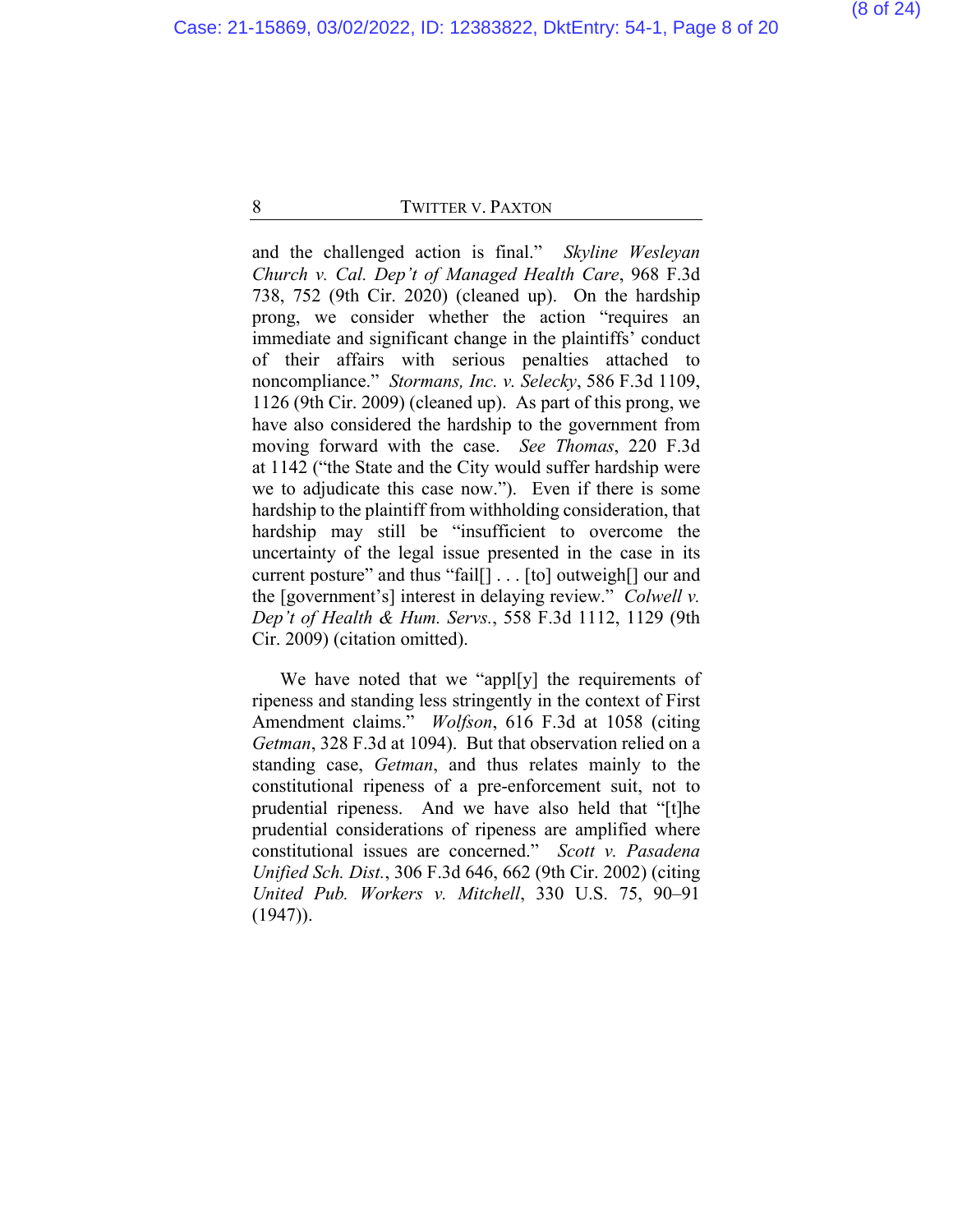2

Personal jurisdiction and constitutional ripeness are jurisdictional prerequisites. *Ruhrgas AG v. Marathon Oil Co.*, 526 U.S. 574, 584 (1999); *In re Coleman*, 560 F.3d 1000, 1005 (9th Cir. 2009). We "generally may not rule on the merits of a case without first determining that  $[we]$  ha $[ve]$ jurisdiction." *Sinochem Int'l Co. v. Malaysia Int'l Shipping Corp.*, 549 U.S. 422, 430–31 (2007) (citing *Steel Co. v. Citizens for a Better Env't*, 523 U.S. 83, 93–102 (1998)). But "there is no mandatory sequencing of nonmerits issues," and we thus "ha[ve] leeway 'to choose among threshold grounds for denying audience to a case on the merits.'" *Id.*  (citing *Ruhrgas*, 526 U.S. at 584–85). The rationale for this rule is that "jurisdiction is vital only if the court proposes to issue a judgment on the merits." *Snoqualmie Indian Tribe v. Washington*, 8 F.4th 853, 861 (9th Cir. 2021) (cleaned up). Thus when jurisdictional issues would be "difficult to determine," we may instead dismiss a case on a non-merits threshold ground, if doing so is "the less burdensome course." *Id*. (quoting *Sinochem*, 549 U.S. at 436).

B

Prudential ripeness is a non-merits threshold issue, and personal jurisdiction and constitutional ripeness would be difficult to determine here. We thus instead dismiss the case on prudential ripeness, the "less burdensome course." *See id.*

This case is not prudentially ripe. The issues are not yet fit for judicial decision because OAG has not yet made an allegation against Twitter, because the facts are not yet developed, and because Twitter need not comply with the CID, can challenge it if it is enforced, and could have challenged the CID in Texas state court, Tex. Bus. & Com.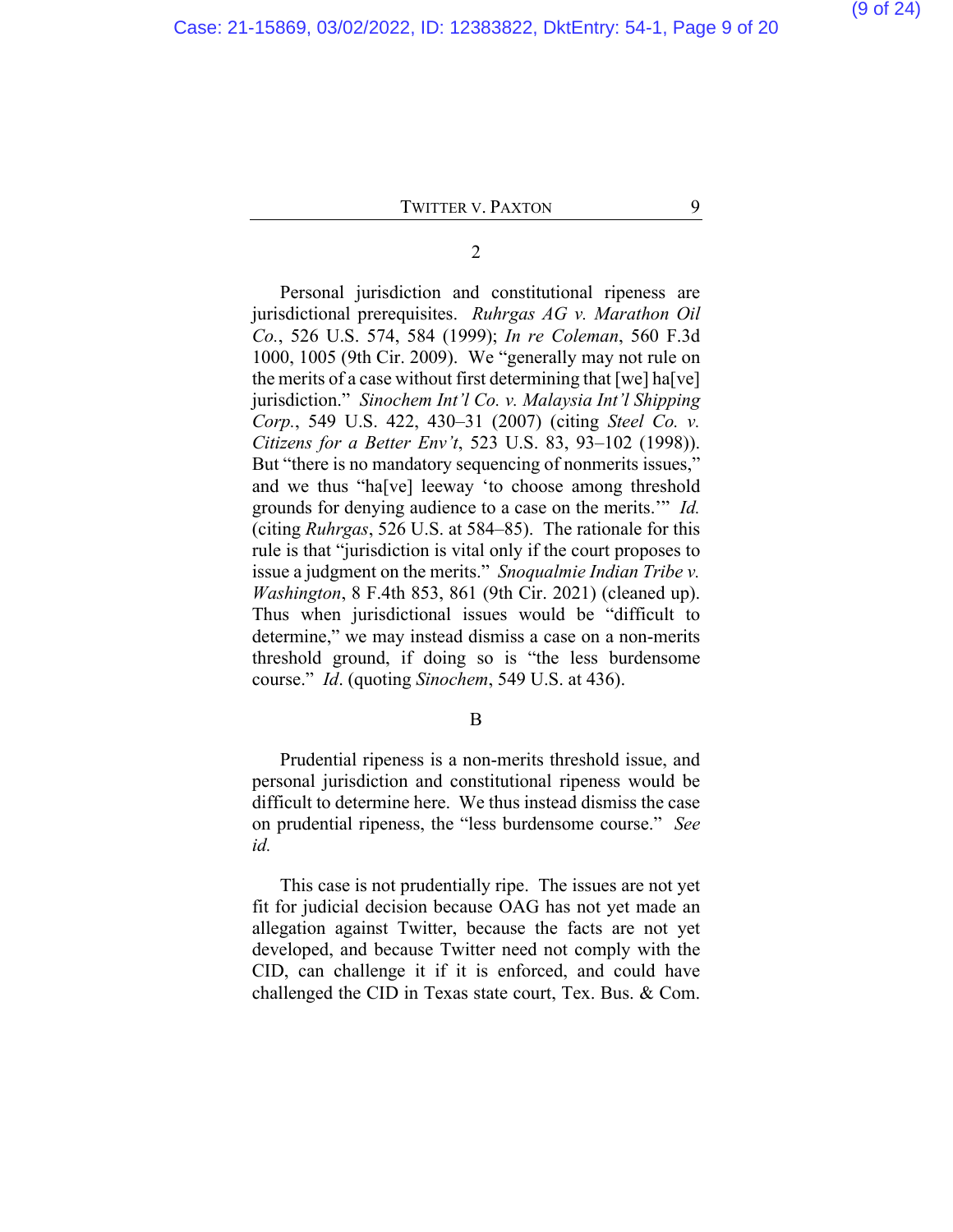Code § 17.61(g). While Twitter could suffer hardship from withholding consideration, adjudicating this case now would require determining whether Twitter has violated Texas's unfair trade practices law before OAG has a chance to complete its investigation. Any hardship to Twitter from the alleged chill of its First Amendment rights is "insufficient to overcome the uncertainty of the legal issue presented in the case in its current posture." *Colwell*, 558 F.3d at 1129.

1

On the first prong, whether the issues are fit for judicial decision, Twitter argues that its claim "is based entirely on acts that have already occurred," and thus that prudential ripeness is satisfied. We disagree. As Twitter argues, the case turns on whether Paxton caused OAG to issue the CID with a retaliatory motive. But it turns on other questions too, and it's as to those other questions that the issues are not yet fit for judicial decision.

If this lawsuit is allowed to go forward, it will force OAG to litigate its entire case on deceptive trade practices in California without even being able to investigate it and figure out if it wants to pursue it or not. Here's how: The elements of a First Amendment retaliation claim are (1) that the plaintiff was "engaged in a constitutionally protected activity," (2) that the "Defendants' actions would chill a person of ordinary firmness from continuing to engage in the protected activity," and (3) that "the protected activity was a substantial or motivating factor in Defendants' conduct." *Sampson v. Cnty. of Los Angeles*, 974 F.3d 1012, 1019 (9th Cir. 2020) (citation omitted). Even if content moderation is protected speech, making misrepresentations about content moderation policies is not. *See Va. State Bd. of Pharmacy v. Va. Citizens Consumer Council, Inc.*, 425 U.S. 748, 772 (1976) (misleading commercial speech is not protected). If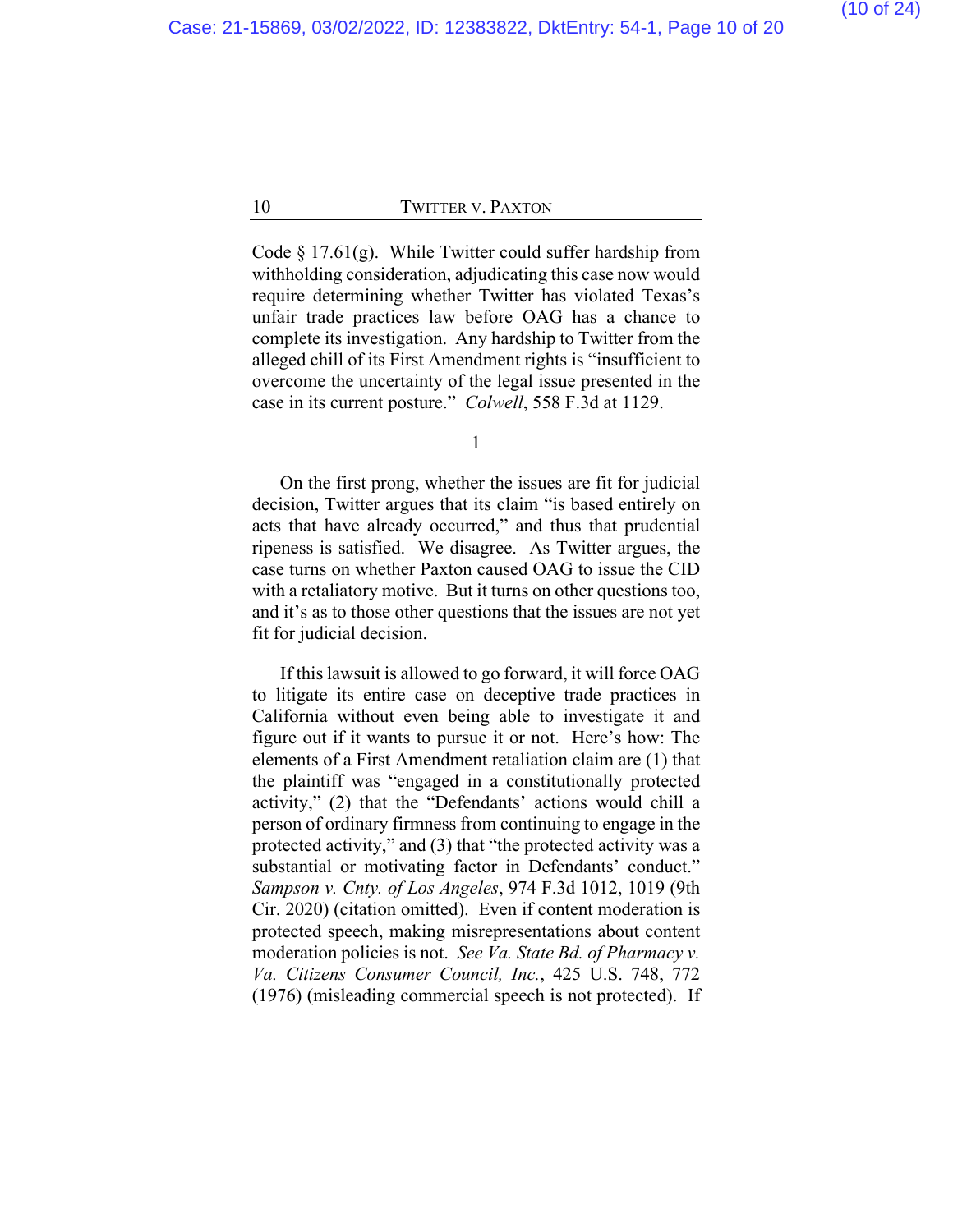Twitter's statements are protected commercial speech, then OAG's investigation would be unlawful if it would chill a person of ordinary firmness from speaking, and if it was caused in substantial or motivating part by Twitter's content moderation decisions. *Sampson*, 974 F.3d at 1019 (citation omitted). But if Twitter's statements are misleading commercial speech, and thus unprotected, then Twitter's content moderation decisions would be a proper cause for the investigation, because they would be the very acts that make its speech misleading.

In this way, addressing Twitter's claim would require the district court to determine whether Twitter had made misrepresentations. But misrepresentations are exactly what are prohibited by Texas's unfair and deceptive trade practices law; this is the very thing that Paxton claims OAG is trying to investigate. And at this stage, OAG hasn't even alleged that there is a violation; OAG is just trying to look into it. Whether Twitter's statements were misrepresentations is not solely a legal issue because it depends on "further factual amplification." *United States v. Lazarenko*, 476 F.3d 642, 652 (9th Cir. 2007). Allowing this case to go forward would force OAG to litigate the merits in a defensive posture in a different jurisdiction, without being able to investigate its own potential claims.

Indeed, allowing this case to go forward would limit many legitimate investigations, because they could chill First Amendment rights. Consider a civil antitrust investigation. Are the business executives legitimate targets? Or are their First Amendment rights to speak freely among themselves being chilled? If this case were ripe, then the target of an antitrust investigation could sue the government and force it to try its entire case before it even decides whether it wants to allege a violation.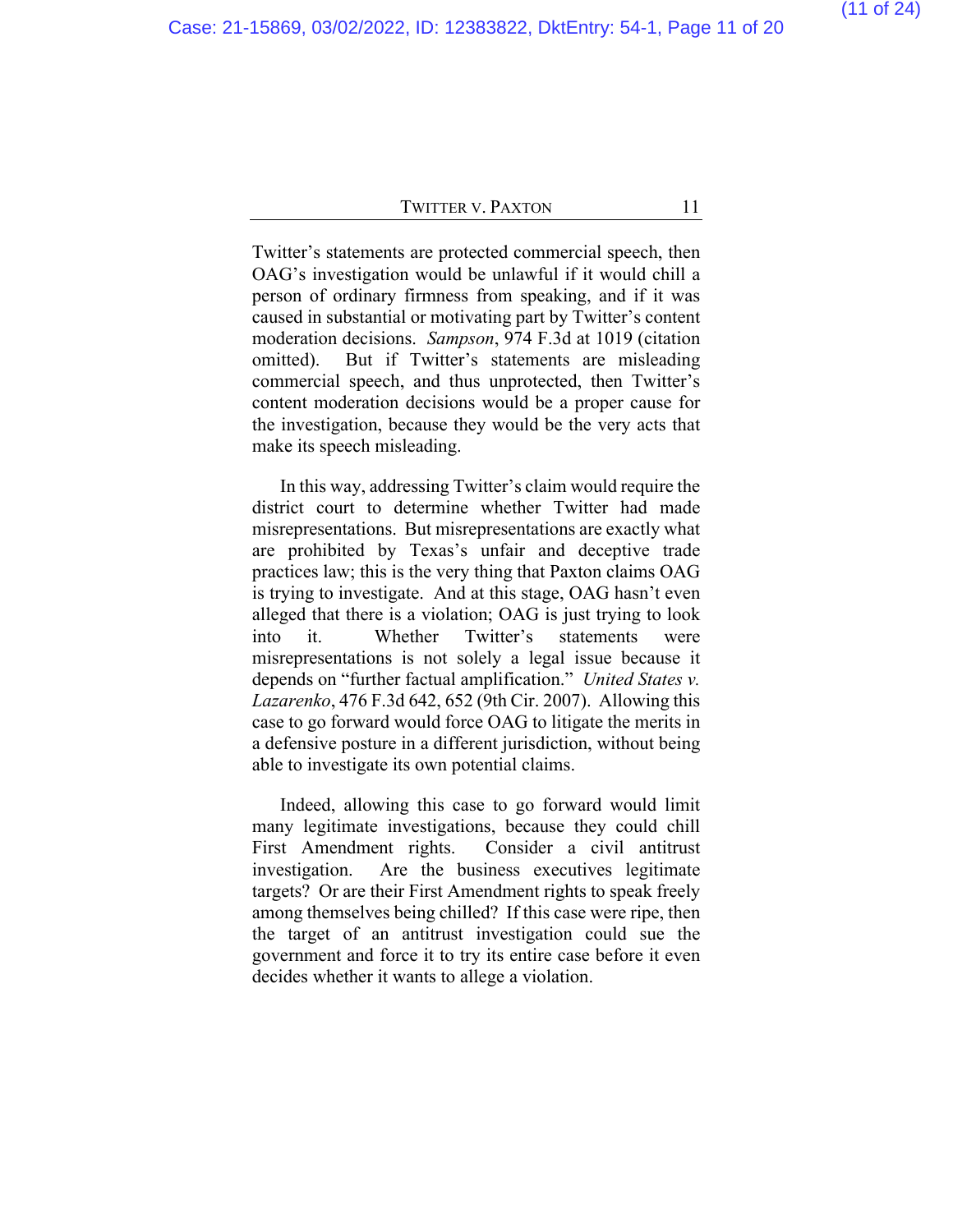In addressing a related but separate issue, the Supreme Court avoided this very outcome, observing that it "would require federal courts to determine the constitutionality of state laws in hypothetical situations where it is not even clear the State itself would consider its law applicable." *Morales v. Trans World Airlines, Inc.*, 504 U.S. 374, 382 (1992). Finding this case ripe would require federal courts in California to determine the constitutionality of Texas's unfair trade practices law in a hypothetical situation, before Texas has even decided whether its law applies.

2

Withholding consideration could lead to some hardship for Twitter: the alleged chill of its First Amendment rights. But on the hardship prong, we also consider "whether the [state] action requires immediate compliance with its terms." *Skyline*, 968 F.3d at 752. Twitter has alleged a chill on its First Amendment rights. But because Twitter need not comply with the CID, OAG has taken no action that requires immediate compliance.

Moreover, any hardship to Twitter is minimized because Twitter may still raise its First Amendment claims before OAG brings an unfair trade practices suit. If OAG moves to enforce the CID, Twitter can raise its First Amendment claims at that time, before any duty to comply applies, and without facing any charges under the underlying Texas unfair business practices statute. Twitter also could have challenged the CID in Texas state court. Tex. Bus. & Com. Code § 17.61(g).

And we can also consider the hardship to OAG. *See Thomas*, 220 F.3d at 1141–42 (assessing hardship to the government from finding case ripe). Allowing this case to go forward would force OAG to litigate its case in federal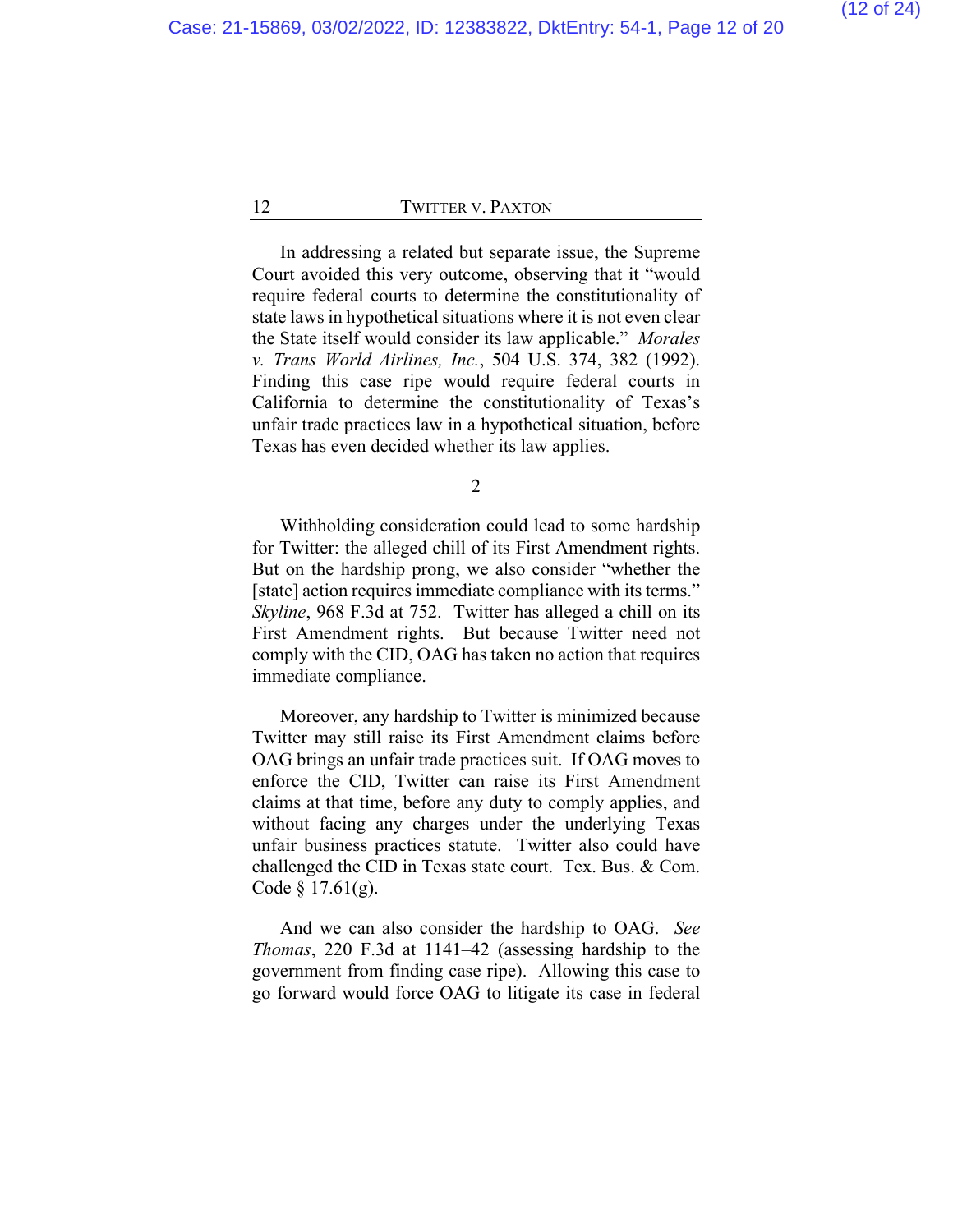court in California, without being able to first investigate its own potential claims. That would undermine Texas's state sovereignty. States can investigate whether businesses make misrepresentations. Finding this case ripe would make some of those investigations impossible.

Thus any "hardship [to Twitter] is insufficient to overcome the uncertainty of the legal issue presented in the case in its current posture," and "fail[s] . . . [to] outweigh[] our and the [Attorney General's] interest in delaying review." *Colwell*, 558 F.3d at 1129 (citation omitted).

C

### 1

Twitter argues that OAG's investigation is illegitimate because matters of "editorial judgment" can never be investigated. In doing so, it analogizes its statements about content moderation (that it moderates content without considering viewpoint) to the slogans like "all the news that's fit to print" and "fair and balanced." Twitter and amici also rely on cases highlighting the dangers in "government editorial oversight." *See Miami Herald Publ'g Co. v. Tornillo*, 418 U.S. 241, 258 (1974); *Bullfrog Films, Inc. v. Wick*, 847 F.2d 502, 510 (9th Cir. 1988).

We reject these arguments. First, *Bullfrog Films* and *Miami Herald* addressed government regulations or statutes which themselves required balance. 847 F.2d at 505 (federal regulations); 418 U.S. at 244 (state statute). Here, by contrast, Twitter has made statements about balance, and so the danger from *Bullfrog Films* and *Miami Herald* is absent. Twitter's statements can be investigated as misleading just like the statements of any other business.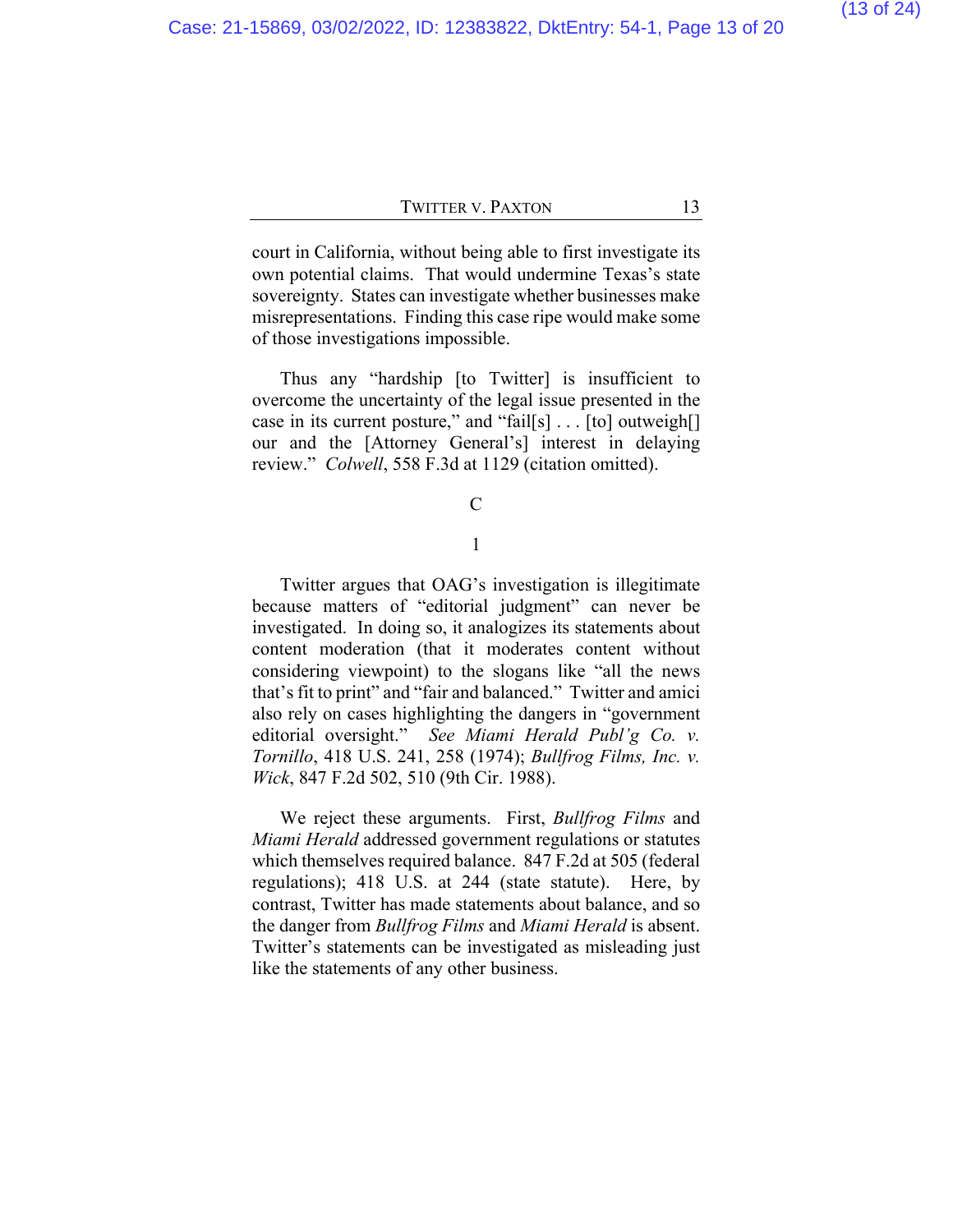Second, Twitter's analogy to "all the news that's fit to print" is a puffery argument, the essence of which is that no one would understand its statements about content moderation to be literally true. We disagree. No one believes that the New York Times literally prints "all the news that's fit to print," but a reasonable person could think that Twitter's statements about content moderation were true. *Cf. Knievel v. ESPN*, 393 F.3d 1068, 1073–74 (9th Cir. 2005) (deciding whether allegedly defamatory statement could be believed by a reasonable person).

2

Twitter also relies on a series of First Amendment cases to argue that "even informal threats of legal sanction, when used as a means to punish or restrict a person's exercise of First Amendment rights, create an immediate First Amendment injury that courts may remedy." *See, e.g.*, *Bantam Books v. Sullivan*, 372 U.S. 58 (1963). Paxton responds that those cases are "generalized First Amendment principles" that don't apply here and largely don't discuss ripeness at all. It's true that some of these cases don't discuss ripeness. And regardless, a closer look at them shows that they don't support finding ripeness here. We first discuss Twitter's foundational case, *Bantam Books*, and then address our precedents.

a

*Bantam Books* was different from this case in three ways: it dealt with obscenity, it addressed a state regulatory scheme that "provide[d] no safeguards whatever against the suppression of nonobscene, and therefore constitutionally protected, matter," 372 U.S. at 70, and it did not address ripeness.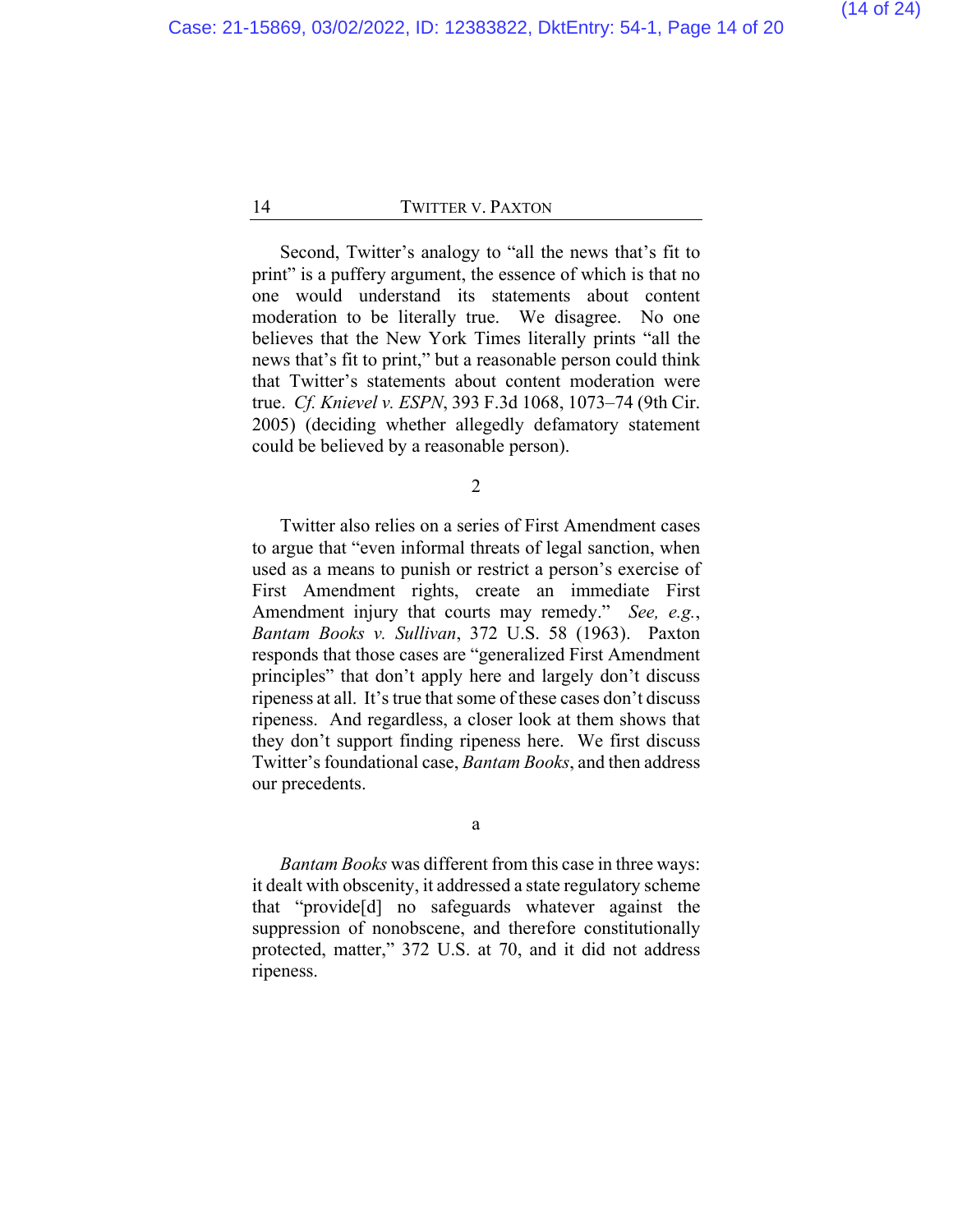The threat to speech in *Bantam Books* came from the "Rhode Island Commission to Encourage Morality in Youth," a state regulatory body whose mission was to "educate the public concerning any book, picture, pamphlet, ballad, printed paper or other thing containing obscene, indecent or impure language, or manifestly tending to the corruption of the youth." *Id*. at 59. The Commission contacted distributors of these books, told them that the books were objectionable, thanked them in advance for their cooperation, reminded them that the Commission recommended "purveyors of obscenity" for prosecution, and told them that copies had been forwarded to local police departments. *Id*. at 61–63. Several publishers sued, and the Supreme Court held that the Commission's acts violated the First Amendment.

The Court's holding was rooted in the complexity of its obscenity jurisprudence. It first pointed out that although obscenity is not protected speech, state regulation of obscenity also is subject to "an important qualification," which is that the test for obscenity is complex and requires safeguards in its application. *Id*. at 65 (citing *Roth v. United States*, 354 U.S. 476, 488 (1957)). The problem with the Commission was that it had no safeguards at all: There was no judicial review of the notices, no notice and hearing, and it levied vague and uninformative allegations. *Id*. at 70–71. It was these faults that led the Supreme Court to say that "[t]he procedures of the Commission are radically deficient" and to call them a "system of informal censorship." *Id*. at 71.

*Bantam Books* differs from this case. First, unlike obscenity, the test for misleading or untruthful commercial speech contains no analogous complexities or qualifications. *See Va. State Bd. of Pharmacy*, 425 U.S. at 772.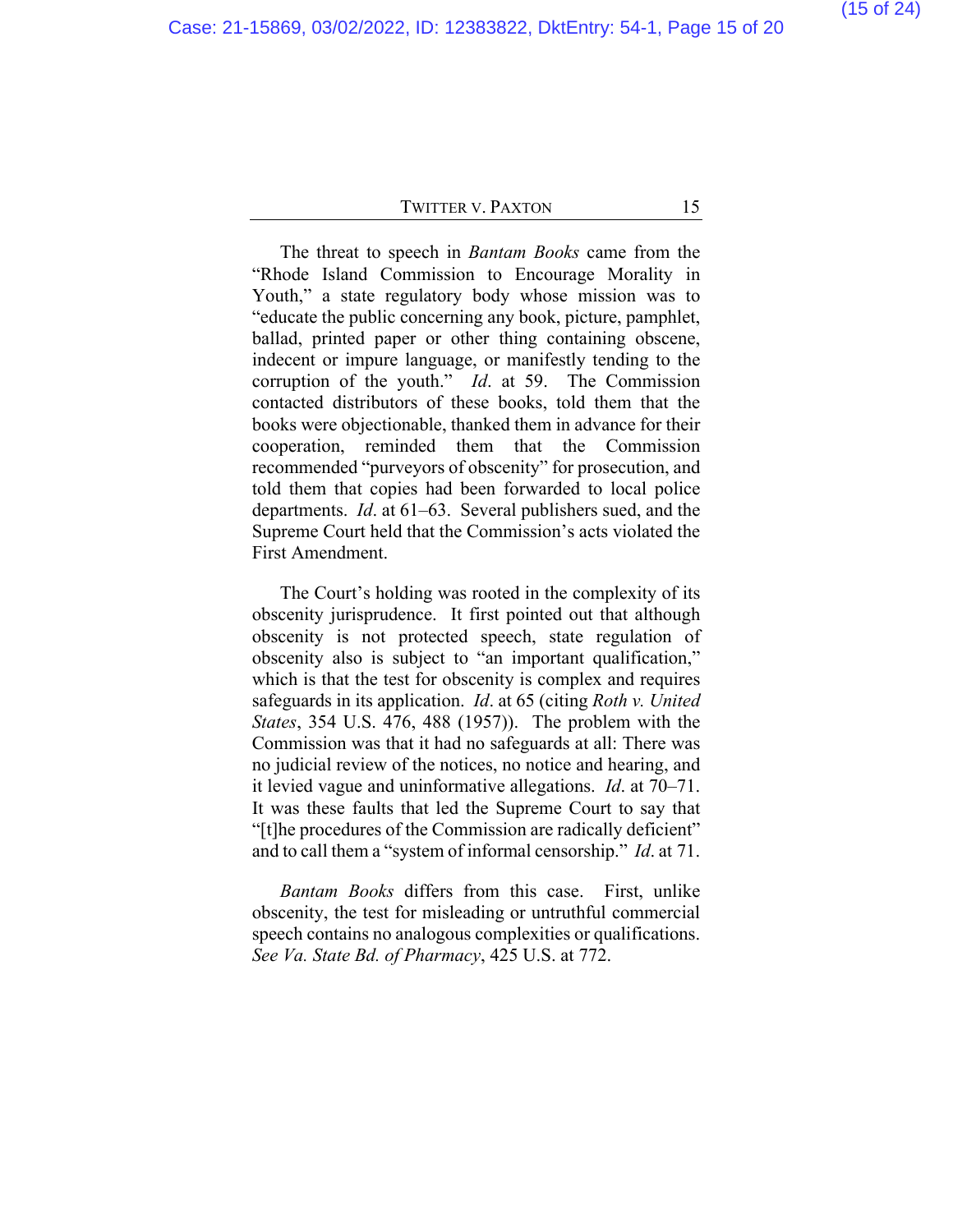Second, unlike the Commission, OAG has not alleged that the law has been broken; it has started an investigation and requested documents.Even a statement like "I'll fight them with all I've got" is not an allegation that Texas's law has been violated.

Third, unlike the Commission's, OAG's actions come with procedural safeguards: If OAG moves to enforce the CID, Twitter can raise its First Amendment defense then, before there are any underlying charges. Twitter also could have challenged the CID in Texas state court. Tex. Bus. & Com. Code § 17.61(g). In *Bantam Books*, there were no such opportunities.

Ultimately, in *Bantam Books*, the Supreme Court "look[ed] through forms to the substance" and found that the Commission was just a "system of informal censorship." *Id*. at 67, 71. OAG's investigation is not a system of informal censorship. *Bantam Books* does not support finding ripeness here.

b

Along with *Bantam Books*, Twitter relies on several of our cases from the last few decades. Some of these cases don't address ripeness at all, and others involve facts that are very different from this case.

Twitter cites *White v. Lee* to argue that "retaliatory investigations can inflict First Amendment injuries by chilling speech." 227 F.3d 1214, 1228 (9th Cir. 2000). And it's true that *White* held that a retaliatory investigation violated the targets' First Amendment rights. 227 F.3d at 1228. But the case doesn't address ripeness at all. And even more to the point, in *White*, the entire investigation had already taken place: The government investigated for several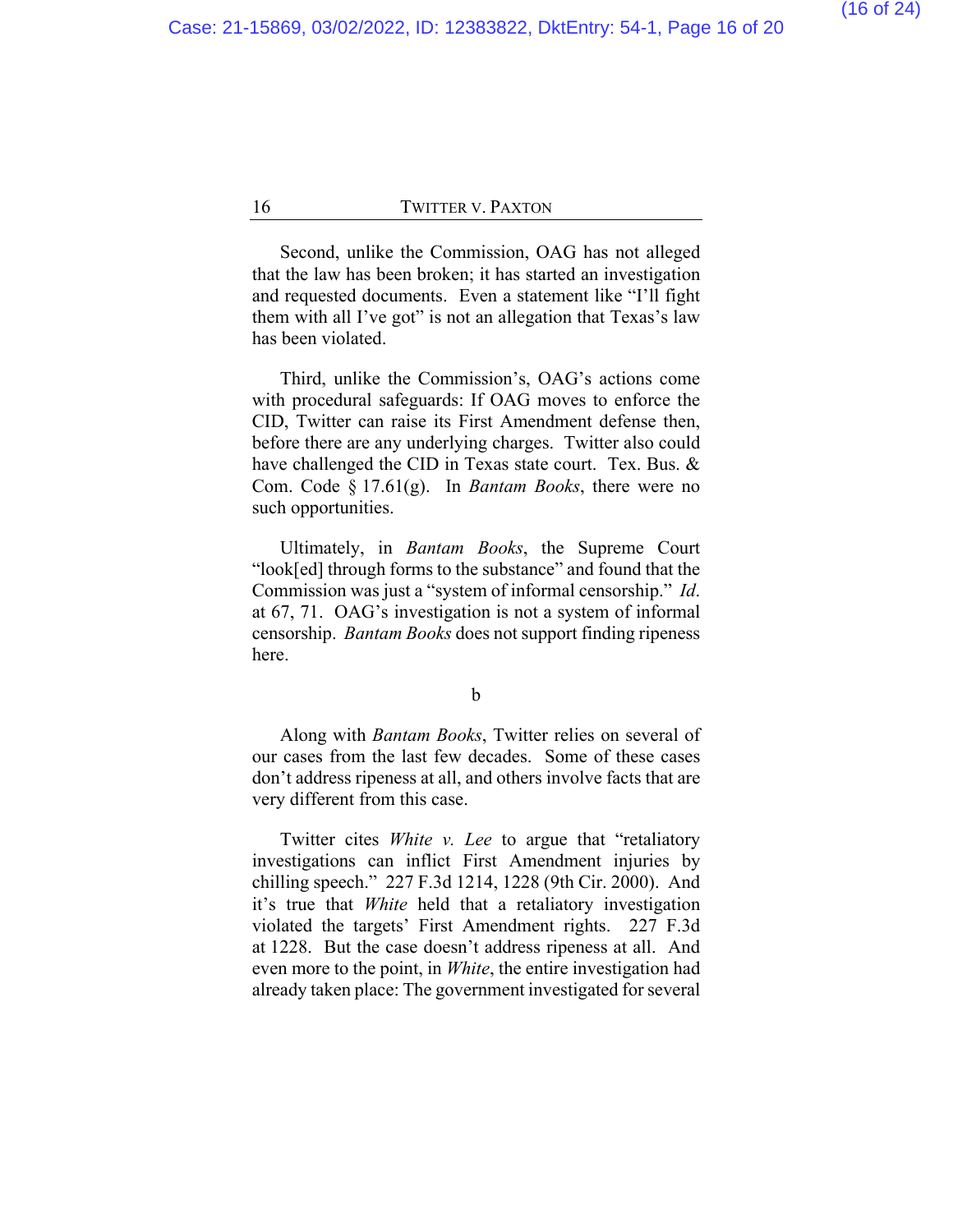months and "ultimately concluded that no violation had occurred and that the [plaintiffs] had engaged solely in activity protected by the First Amendment." *Id*. at 1220. Only at that point did the plaintiffs file a § 1983 suit. *White*  thus says little about this case, in which the investigation is still ongoing.

There is another difference: In *White*, the plaintiffs would have had no opportunity to challenge any aspect of the investigation until formal charges were brought, at which point they could have faced a large fine. *Id*. at 1222. But here, as the district court pointed out, "Twitter faces no such consequence" because it can raise its First Amendment defense if Paxton moves to enforce the CID.**[2](#page-18-0)**

*Wolfson* also doesn't apply. 616 F.3d at 1058. One claim in *Wolfson* was prudentially ripe because it was "primarily legal and d[id] not require substantial further factual development*.*" *Id*. at 1060. Here, by contrast, Twitter's claim involves determining whether it has misrepresented its content moderation policies. That question requires more factual development; indeed, developing those facts is the very subject of OAG's investigation. In *Wolfson*, there was no investigation.**[3](#page-18-0)**

**<sup>2</sup>** As the district court pointed out, *Lacey v. Maricopa County*, 693 F.3d 896 (9th Cir. 2012), and *Sampson*, 974 F.3d at 1019, do not apply for the same reason. In *Lacey*, the prosecuting attorney had authorized the plaintiffs' arrest, 693 F.3d at 922–23, and in *Sampson*, the plaintiff was threatened with a loss of custody of a child, 974 F.3d 1020– 21. Because Twitter can raise its First Amendment challenge in an action by OAG to enforce the CID, it faces no such consequences.

**<sup>3</sup>** *Ariz. Right to Life*, 320 F.3d at 1002, similarly does not apply for this reason. In that case, there was no investigation, and the plaintiffs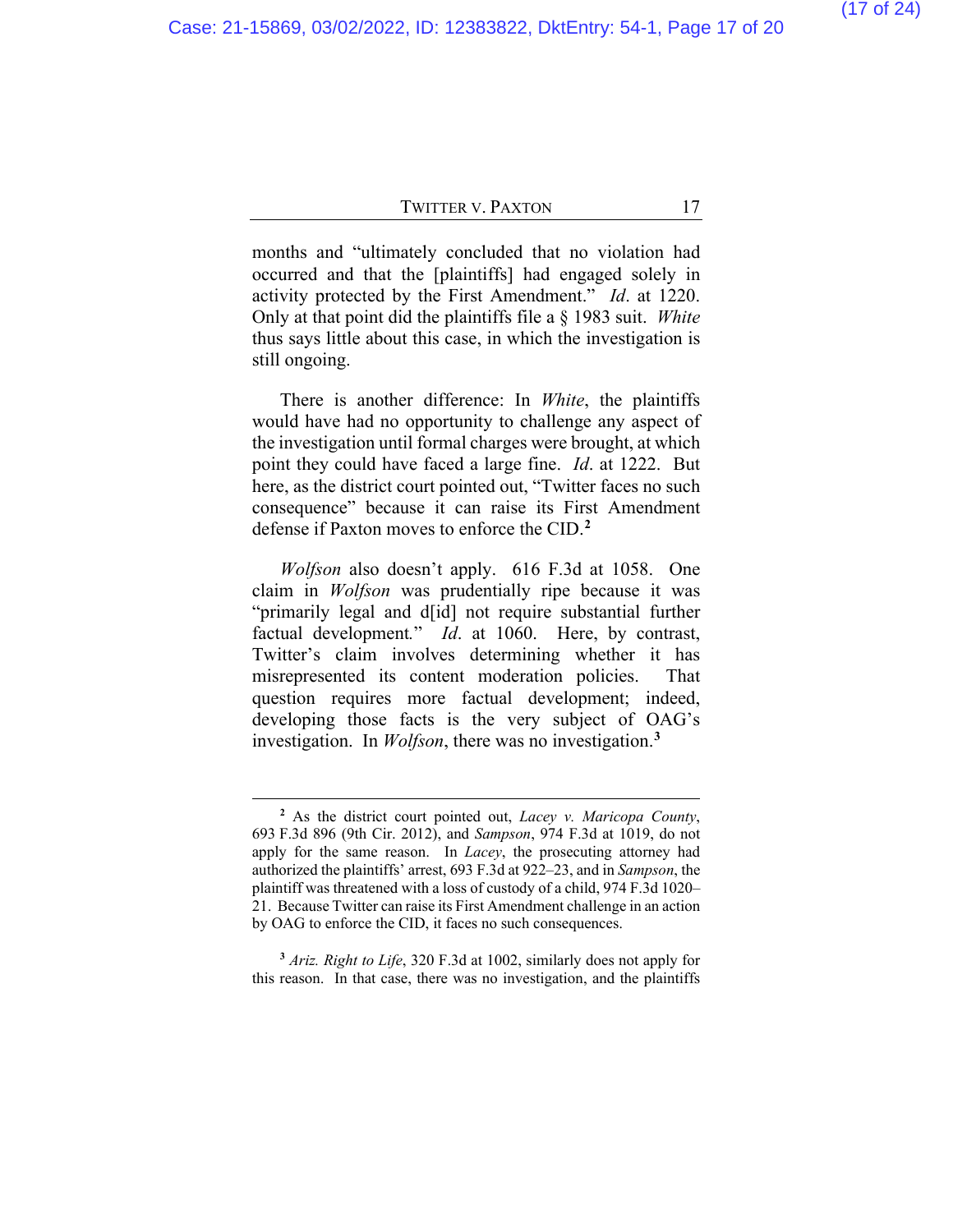Finally, *Brodheim v. Cry*, 584 F.3d 1262 (9th Cir. 2009), doesn't apply because it arose in a very different context. *Brodheim* addressed neither standing nor ripeness. And it concerned a state prison official's alleged retaliatory threat against a state prisoner. *Id*. The case does not apply because its rule was rooted in the disparity in power and control between prison officials and inmates, and such a disparity is not present here.

In *Brodheim*, in response to an inmate's administrative complaint, a prison official told the inmate, "I'd also like to warn you to be careful what you write, req[u]est on this form." *Id*. at 1266 (alteration in original). A non-selfexecuting CID that can be challenged when enforced (and could have been challenged before enforcement) does not create the same threat of further sanctions as this prison official's alleged threat.

3

For his part, Paxton asks us to find this case unripe by relying on *Reisman*, 375 U.S. 440. We decline to do so. *Reisman* doesn't apply for a simple reason: It's not about the First Amendment and it's not about ripeness.

In *Reisman*, the IRS served a married couple's accountants with a document request. 375 U.S. at 443. The couple's lawyer sued, arguing that the accountants might comply and that their compliance would violate the attorneyclient privilege. *Id*. at 442. He also argued that the request was an unreasonable seizure and that it violated his clients'

alleged a desire to engage in conduct likely prohibited. That case also only addressed standing, and thus did not address prudential ripeness at all.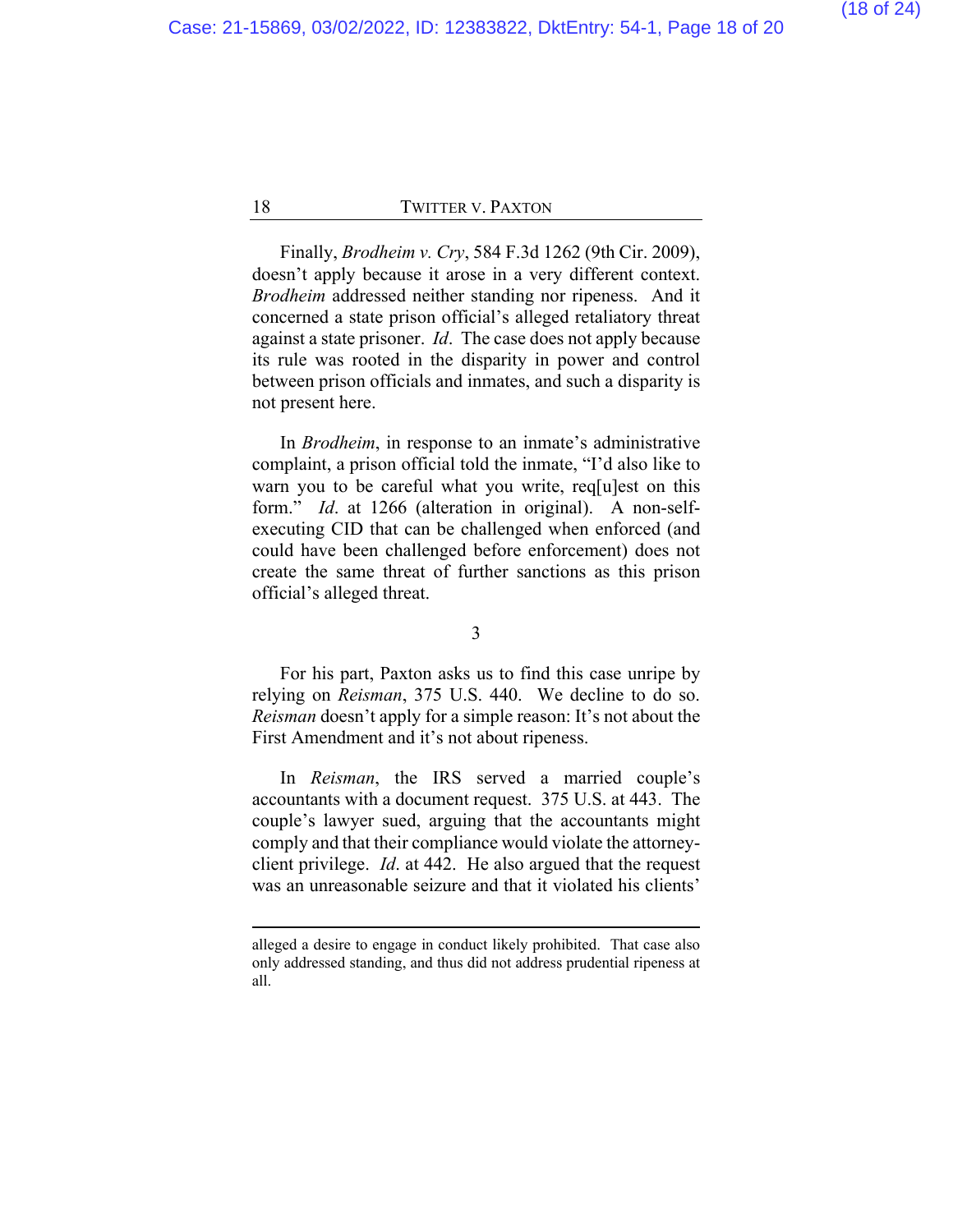rights against self-incrimination. *Id*. The Supreme Court dismissed the case, but not because it was unripe. Rather, the Court dismissed the case for "want of equity." *Id*. at 443. Because the petitioners could challenge the document request "on any appropriate ground," the Court held that they had "an adequate remedy at law" and thus dismissed the case. *Id*. at 443, 449.

This case is different from *Reisman* because it involves the First Amendment, under which a chilling effect on speech can itself be the harm. *Wolfson*, 616 F.3d at 1059 (citing *Virginia v. Am. Booksellers Ass'n*, 484 U.S. 383, 393 (1988)). The key to the holding in *Reisman* was that there had not yet been an injury: The Court held that the remedy specified by Congress (to challenge the document request) "suffer[ed] no constitutional invalidity." *Reisman*, 375 U.S. at 450. In other words, the injury in *Reisman* would only occur if the document request were satisfied. The Court dismissed the case because there was a way for the petitioners to avoid any potential injury while following the statutory process. That's not the case here. Twitter has alleged that its injury has already occurred; there is no way for it to avoid its alleged injury by challenging the document request later. (Of course, whether that injury is sufficient for standing and constitutional ripeness is a separate issue, and one that we decline to address, as discussed above.) *Reisman* also isn't about ripeness: Indeed, it doesn't mention ripeness at all.**[4](#page-18-0)**

<span id="page-18-0"></span>**<sup>4</sup>** *Zimmer v. Connett*, 640 F.2d 208 (9th Cir. 1981), does not apply for the same reason. That case also concerned a document request from the IRS to a taxpayer, and we dismissed the case "[b]ecause the taxpayer had an adequate remedy at law." *Id*. at 209.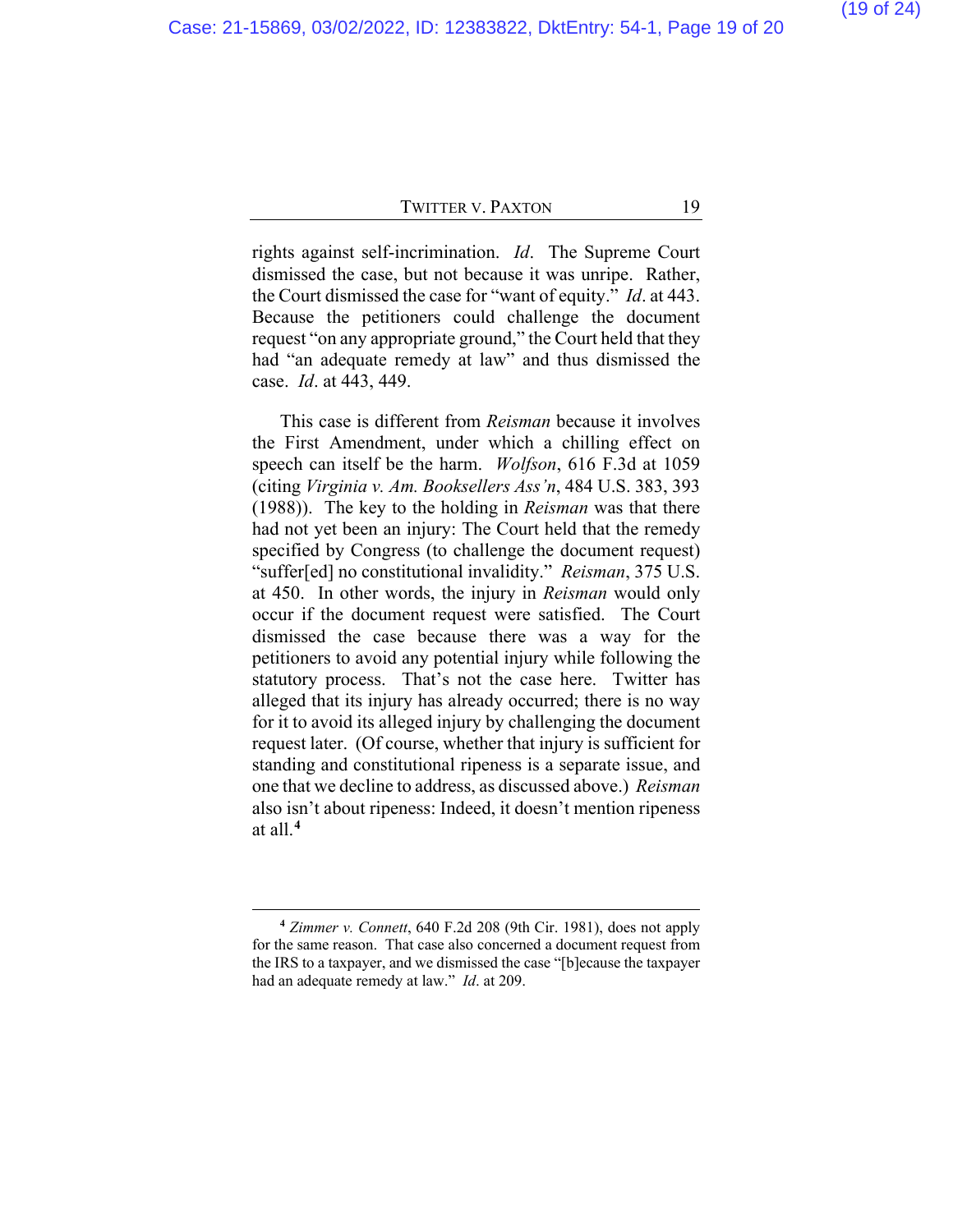### D

Because our analysis is rooted in prudential ripeness and not equitable principles, it is not affected by Twitter's declaratory judgment claim. It's true that "[d]eclaratory relief may be appropriate even when injunctive relief is not." *Olagues v. Russoniello*, 770 F.2d 791, 803 (9th Cir. 1985). But unlike the analysis of *Reisman*, our ripeness analysis does not rely on the lack of an adequate remedy at law, so it applies equally to Twitter's claims for equitable and declaratory relief.

#### IV

The issues here are not fit for judicial decision because the facts require further development, and the relative hardships to the parties support delaying review. The case thus is not prudentially ripe, and the district court's order dismissing the case is **AFFIRMED**.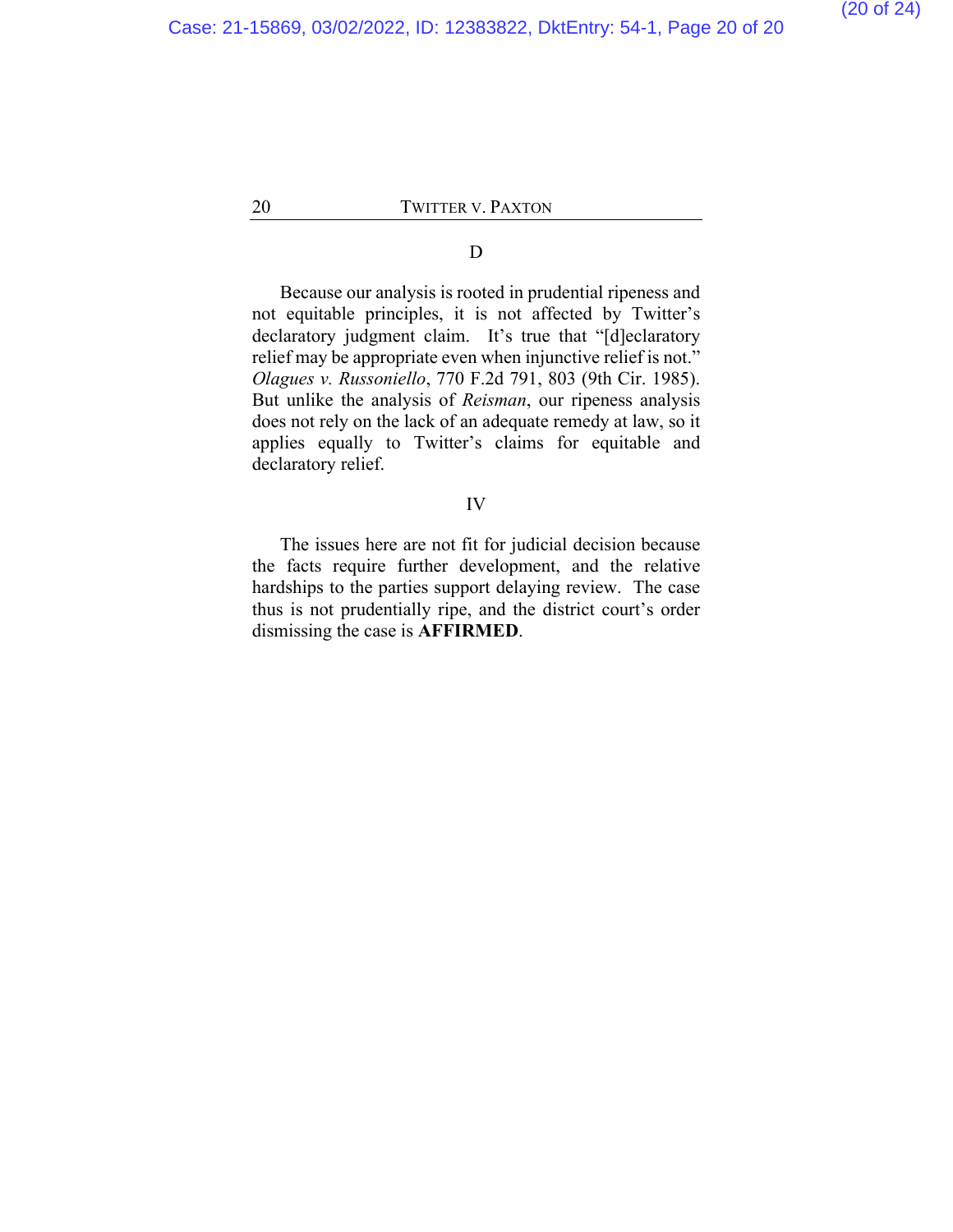## **United States Court of Appeals for the Ninth Circuit**

## **Office of the Clerk**

95 Seventh Street San Francisco, CA 94103

## **Information Regarding Judgment and Post-Judgment Proceedings**

### **Judgment**

This Court has filed and entered the attached judgment in your case. Fed. R. App. P. 36. Please note the filed date on the attached decision because all of the dates described below run from that date, not from the date you receive this notice.

## **Mandate (Fed. R. App. P. 41; 9th Cir. R. 41-1 & -2)**

The mandate will issue 7 days after the expiration of the time for filing a petition for rehearing or 7 days from the denial of a petition for rehearing, unless the Court directs otherwise. To file a motion to stay the mandate, file it electronically via the appellate ECF system or, if you are a pro se litigant or an attorney with an exemption from using appellate ECF, file one original motion on paper.

# **Petition for Panel Rehearing (Fed. R. App. P. 40; 9th Cir. R. 40-1) Petition for Rehearing En Banc (Fed. R. App. P. 35; 9th Cir. R. 35-1 to -3)**

## **(1) A. Purpose (Panel Rehearing):**

- A party should seek panel rehearing only if one or more of the following grounds exist:
	- ► A material point of fact or law was overlooked in the decision;
	- ► A change in the law occurred after the case was submitted which appears to have been overlooked by the panel; or
	- ► An apparent conflict with another decision of the Court was not addressed in the opinion.
- Do not file a petition for panel rehearing merely to reargue the case.

## **B. Purpose (Rehearing En Banc)**

• A party should seek en banc rehearing only if one or more of the following grounds exist: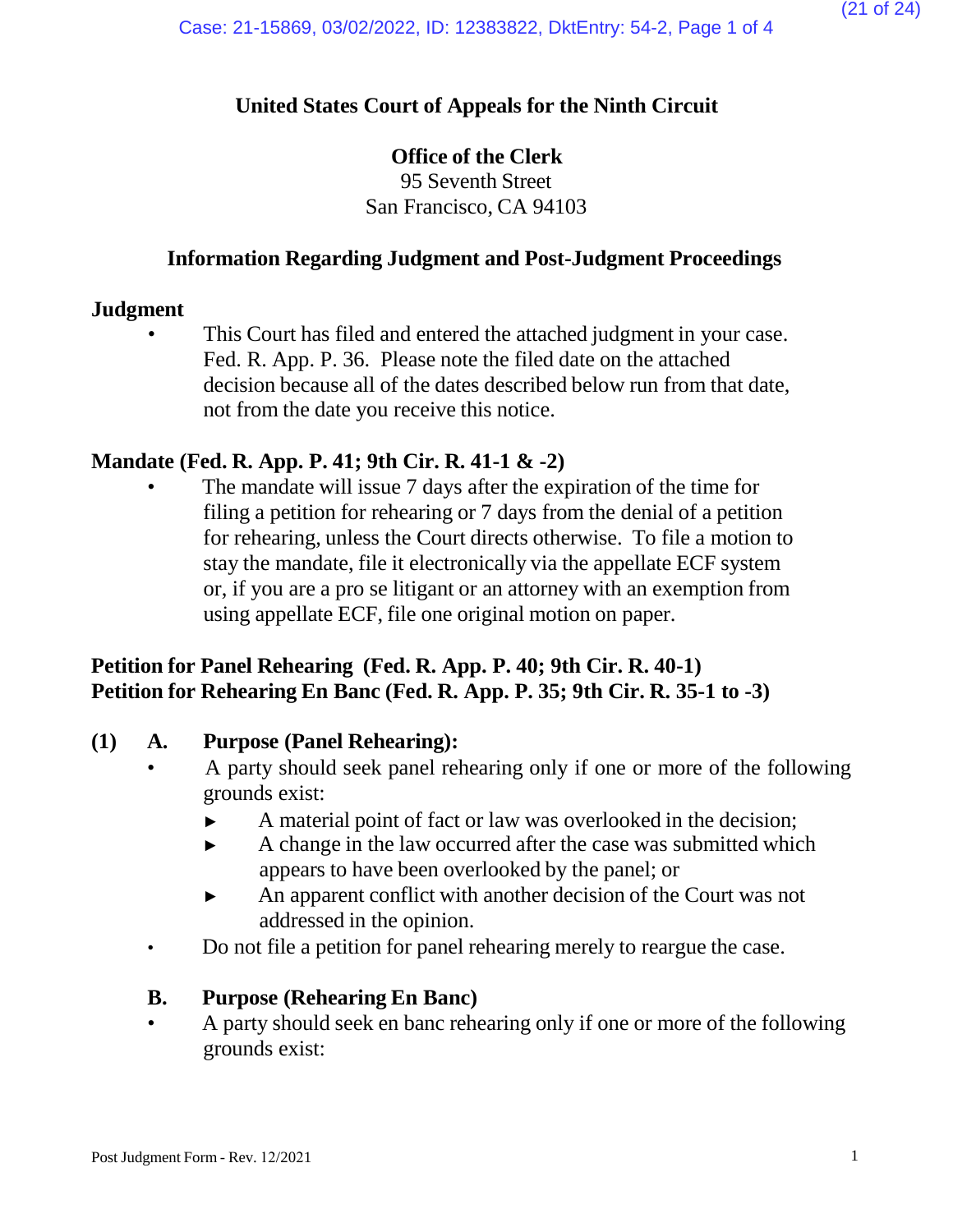- ► Consideration by the full Court is necessary to secure or maintain uniformity of the Court's decisions; or
- The proceeding involves a question of exceptional importance; or
- $\blacktriangleright$  The opinion directly conflicts with an existing opinion by another court of appeals or the Supreme Court and substantially affects a rule of national application in which there is an overriding need for national uniformity.

# **(2) Deadlines for Filing:**

- A petition for rehearing may be filed within 14 days after entry of judgment. Fed. R. App. P. 40(a)(1).
- If the United States or an agency or officer thereof is a party in a civil case, the time for filing a petition for rehearing is 45 days after entry of judgment. Fed. R. App. P. 40(a)(1).
- If the mandate has issued, the petition for rehearing should be accompanied by a motion to recall the mandate.
- *See* Advisory Note to 9th Cir. R. 40-1 (petitions must be received on the due date).
- An order to publish a previously unpublished memorandum disposition extends the time to file a petition for rehearing to 14 days after the date of the order of publication or, in all civil cases in which the United States or an agency or officer thereof is a party, 45 days after the date of the order of publication. 9th Cir. R. 40-2.

# **(3) Statement of Counsel**

• A petition should contain an introduction stating that, in counsel's judgment, one or more of the situations described in the "purpose" section above exist. The points to be raised must be stated clearly.

# **(4) Form & Number of Copies (9th Cir. R. 40-1; Fed. R. App. P. 32(c)(2))**

- The petition shall not exceed 15 pages unless it complies with the alternative length limitations of 4,200 words or 390 lines of text.
- The petition must be accompanied by a copy of the panel's decision being challenged.
- A response, when ordered by the Court, shall comply with the same length limitations as the petition.
- If a pro se litigant elects to file a form brief pursuant to Circuit Rule 28-1, a petition for panel rehearing or for rehearing en banc need not comply with Fed. R. App. P. 32.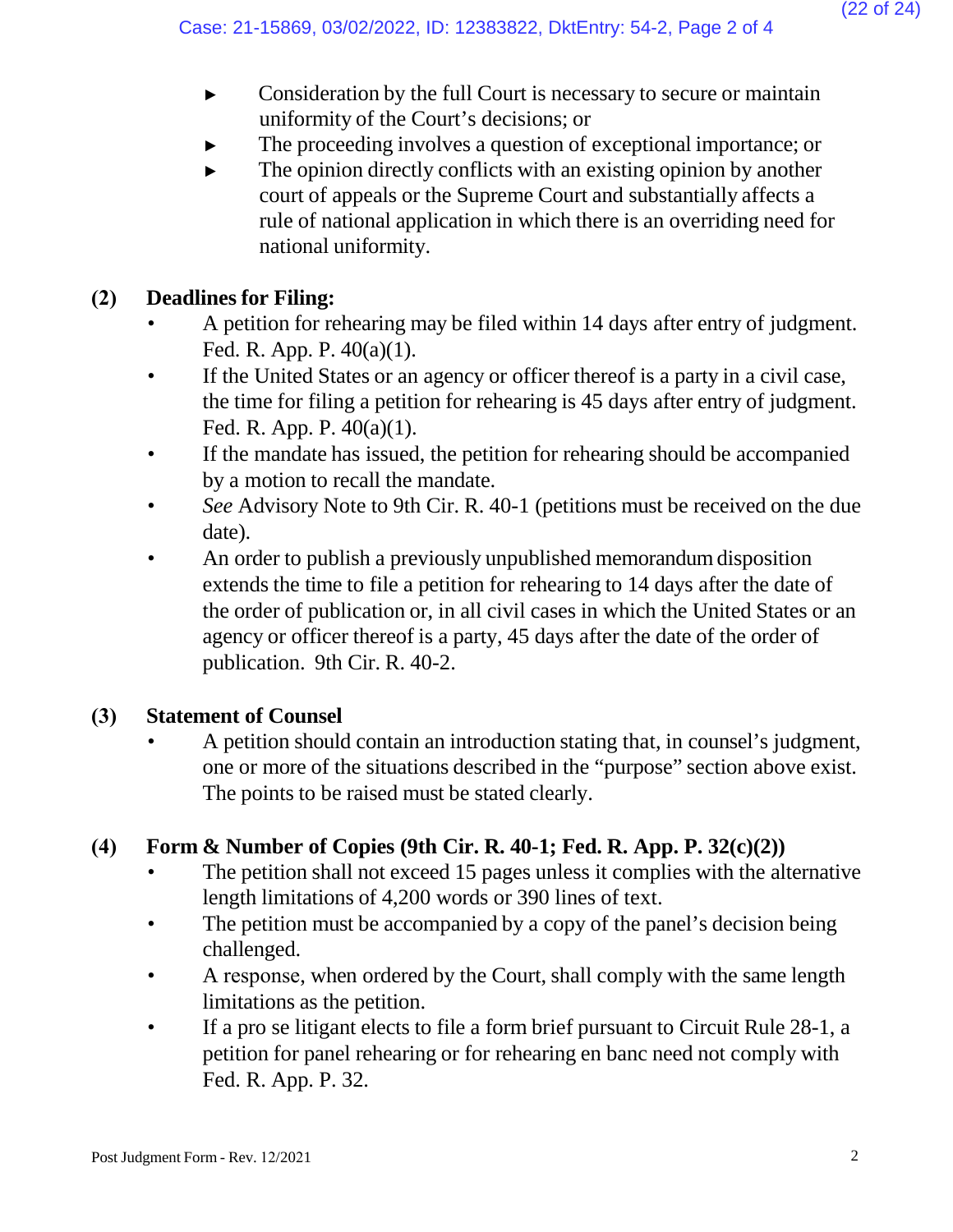Case: 21-15869, 03/02/2022, ID: 12383822, DktEntry: 54-2, Page 3 of 4

- The petition or response must be accompanied by a Certificate of Compliance found at Form 11, available on our website at [www.ca9.uscourts.gov](http://www.ca9.uscourts.gov/) under *Forms.*
- You may file a petition electronically via the appellate ECF system. No paper copies are required unless the Court orders otherwise. If you are a pro se litigant or an attorney exempted from using the appellate ECF system, file one original petition on paper. No additional paper copies are required unless the Court orders otherwise.

# **Bill of Costs (Fed. R. App. P. 39, 9th Cir. R. 39-1)**

- The Bill of Costs must be filed within 14 days after entry of judgment.
- See Form 10 for addi[t](http://www.ca9.uscourts.gov/)ional information, available on our website at [www.ca9.uscourts.gov](http://www.ca9.uscourts.gov/) under *Forms.*

# **Attorneys Fees**

- Ninth Circuit Rule 39-1 describes the content and due dates for attorneys fees applications.
- All relevant forms are available on our website at [www.ca9.uscourts.gov](http://www.ca9.uscourts.gov/) under *Forms* or by telephoning (415) 355-7806.

# **Petition for a Writ of Certiorari**

• Please refer to the Rules of the United States Supreme Court a[t](http://www.supremecourt.gov/) [www.supremecourt.gov](http://www.supremecourt.gov/)

# **Counsel Listing in Published Opinions**

- Please check counsel listing on the attached decision.
- If there are any errors in a published opinion, please send an email or letter **in writing within 10 days** to:
	- ► Thomson Reuters; 610 Opperman Drive; PO Box 64526; Eagan, MN 55123 (Attn: Maria Evangelista (maria.b.evangelista@tr.com));
	- ► and electronically file a copy of the letter via the appellate ECF system by using "File Correspondence to Court," or if you are an attorney exempted from using the appellate ECF system, mail the Court one copy of the letter.